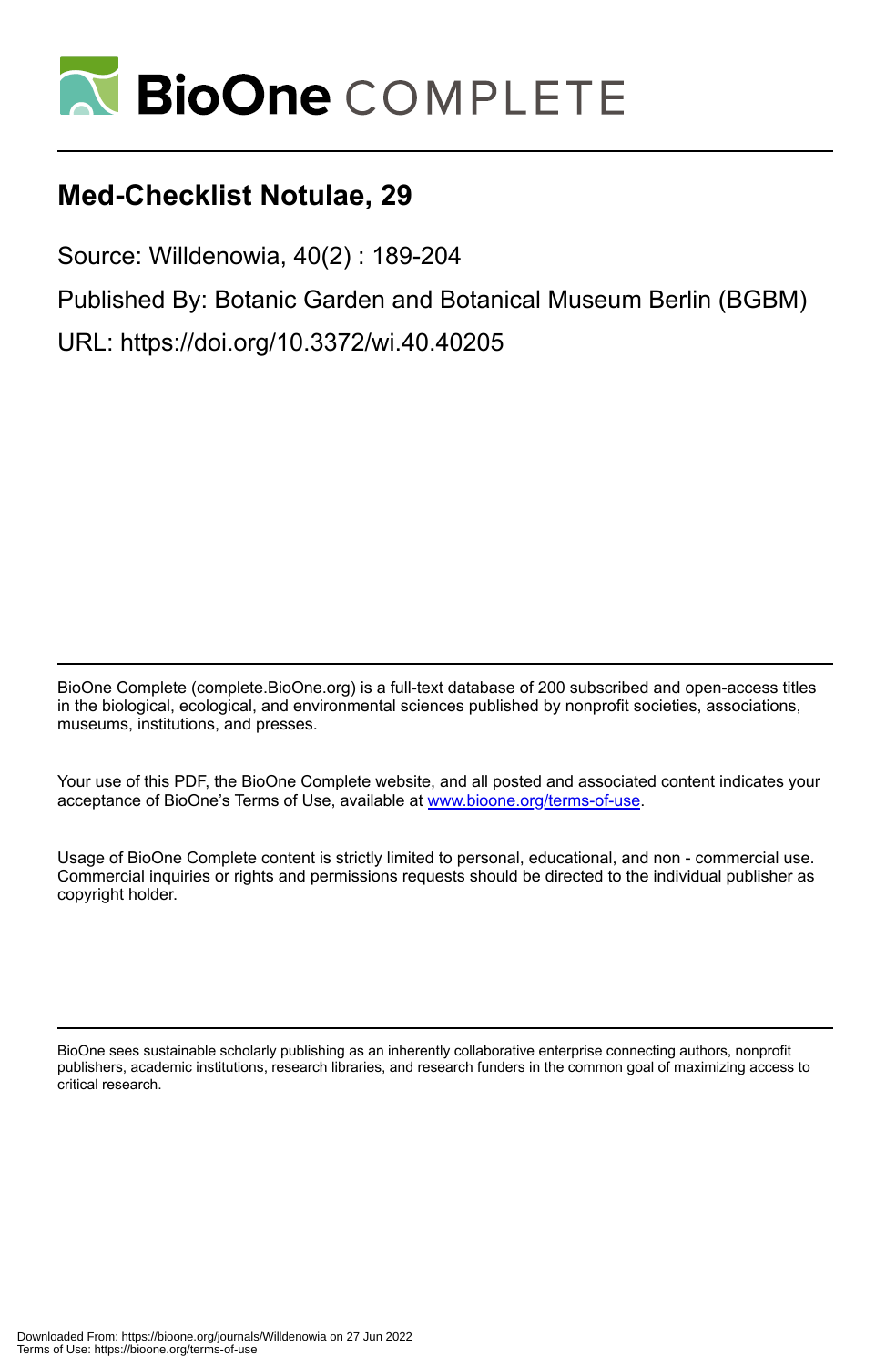# WERNER GREUTER $^1$  & THOMAS RAUS (ed.) $^1$

# **Med-Checklist Notulae, 29**

#### **Abstract**

Greuter W. & Raus Th. (ed.): Med-Checklist Notulae, 29. – Willdenowia 40: 189–204. – Online ISSN 1868-6397; © 2010 BGBM Berlin-Dahlem.

doi:10.3372/wi.40.40205 (available via http://dx.doi.org/)

Continuing a series of miscellaneous contributions, by various authors, where hitherto unpublished data relevant to the Med-Checklist project are presented, this instalment deals with the families *Bignoniaceae, Cactaceae, Callitri chaceae, Caryophyllaceae, Chenopodiaceae, Compositae, Crassulaceae, Cruciferae, Leguminosae, Orobanchaceae, Ranunculaceae, Rosaceae, Tamaricaceae, Tropaeolaceae, Vitaceae; Gramineae* and *Juncaceae*. It includes new country and area records, taxonomic and distributional considerations. New taxa are described in *Bromus, Corispermum, Erigeron* and *Poa,* and new combinations are proposed in *Elytrigia, Patzkea, Pilosella* and *Triticum*.

Additional key words: Mediterranean area, vascular plants, taxonomy, distribution

#### **Notice**

The notations for geographical areas and status of occurrence are the same that have been used throughout the published volumes of Med-Checklist and are explained in the Introduction to that work (Greuter 2008: x-xi). For the previous instalment, see Greuter & Raus (2009).

#### *Bignoniaceae*

#### *Macfadyena unguis-cati* (L.) A. H. Gentry

N **Ag:** Algeria: City of Algiers, suburb of Hussein Dey, established weed in abandoned garden land, 9.5.2010, *Zeddam;* ibid., young stems germinated in cracks along roadside, 7.8.2010, *Zeddam;* ibid., weed along roadside, with ripe fruits, 21.9.2010, *Zeddam* (all B). – A vigorous vine of American origin (Mexico to N Argentina). Its vegetative, sterile shoots are easily recognised by their opposite leaves with one pair of leaflets and a terminal 3-forked tendril, the tips of which are stiffly hooked and claw-like, hence the plant name's epithet and the vernacular name Cat's claw vine. The species is frequently cultivated in the tropics and subtropics as an ornamental

and a medicinal (anti-malarial) plant (Hanelt 2001: 1900). In Algiers the vine is very frequent in suburban gardens and from there invades urban green spaces. It forms a dense, fast-growing cover in various habitats (moist soils, cracks of walls or sidewalks, roofs, etc.), clinging tenaciously to walls, trees and other supports by its adventitious roots and clawed tendrils. It spreads readily by vegetative reproduction and seed. The seedlings remain small while developing tuberlike storage roots, whereupon the stems elongate rapidly, forming long runners, often branching at nodes, until they reach an upright support. Once it is well established, the vine flowers in spring (GRIN 2010), with high seed production, as testified by its increasing spread outside gardens in the city of Algiers, where it is obviously naturalised. *Macfadyena unguis-cati* is locally a noxious weed in subtropical North America, S Africa and Australia. In New South Wales "the growth and spread of the plant must be controlled according to the measures specified in a management plan published by the local control

<sup>1</sup> Botanischer Garten und Botanisches Museum Berlin-Dahlem, Freie Universität Berlin, Königin-Luise-Str. 6–8, 14195 Berlin, Germany; e-mail: w.greuter@bgbm.org, t.raus@bgbm.org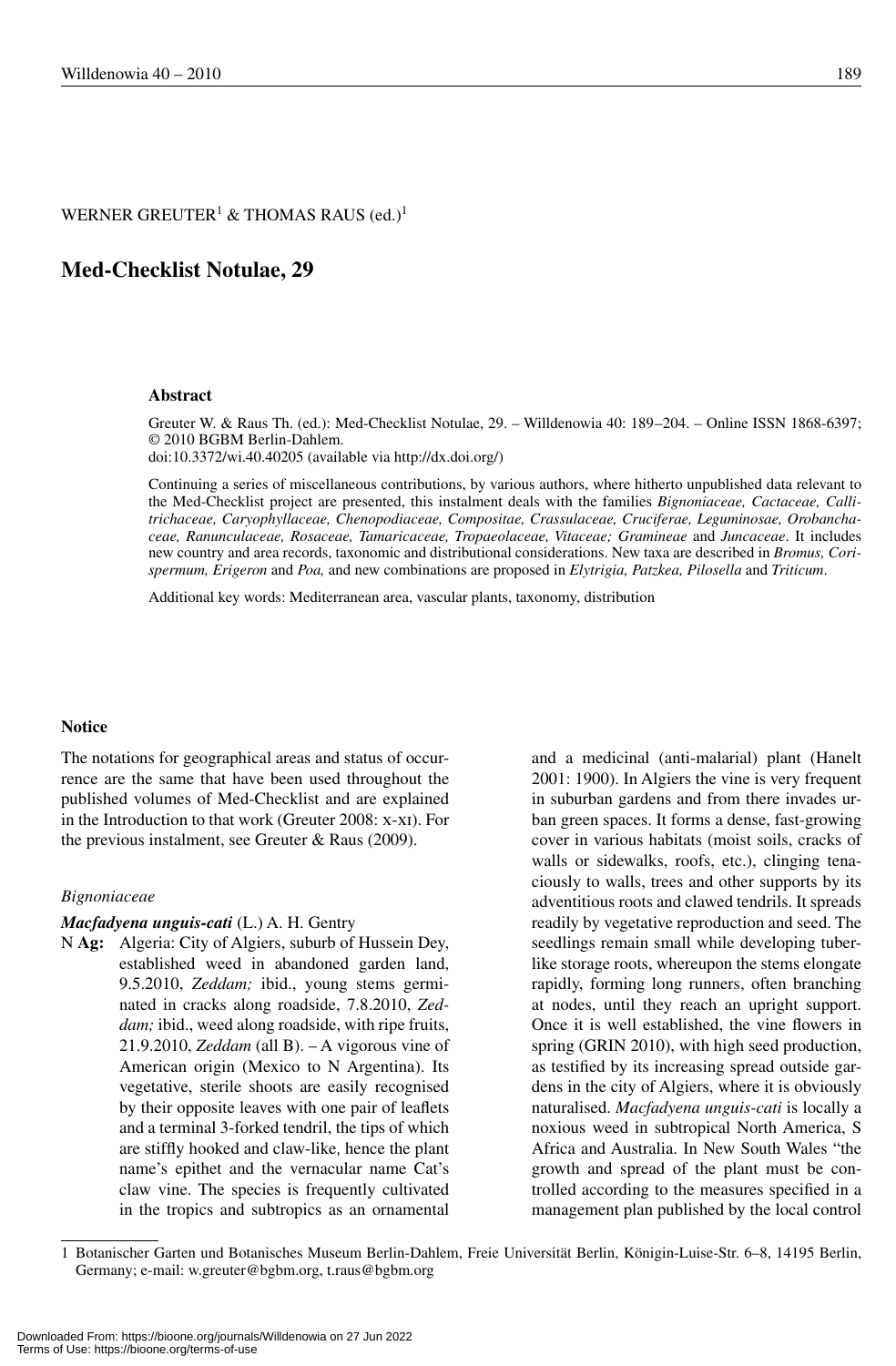authority and the plant may not be sold, propagated or knowingly distributed" (NSW Government 2010). Th. Raus & A. Zeddam

#### *Cactaceae*

*Opuntia ficus-indica* (L.) Mill.

N **Ag:** Algeria: Wilaya of Tipaza, E of Algiers metropolitan area, near place called "Mausolée Royal Maurétanien", coastal hill facing the sea, 260 m, 2004; id., City of Algiers, suburb of Hussein Dey, in an abandoned area neighbouring gardens where the species was never intentionally planted, 21.7.2009; ibid., on a slope of Oued Ouchayah, a dry little water course in very disturbed habitat, 10.2009; id., 30 km E Algiers, daïra of Rouiba, Reghaïa, c. 150 m off the Lake of Reghaïa in a suburban rural area on slopes above a road, 10.4.2010; id., c. 30 km W Algiers, daïra of Zéralda, on the edge of a motorway, 4.2.2010; ibid., in coastal, mainly agricultural area on slope in a ravine far from any settlement, 12.6.2010; ibid., c. 23 km W Algiers, commune of Staouéli, Sidi Ferruch, coastal area on the edge of motorway among planted ornamental trees, 4.2.2010, all *Zeddam obs. & phot*. – Introduced to the country before the French colonisation (engravings showing *Opuntia* populations in old Algiers date back to c. 1830), and at present growing in places far from human settlements where it is fully established. Also, its dense, impenetrable thorny barriers are still used for fencing fields. However, the species is not mentioned for Algeria in Greuter & al. (1984: 117, under *Opuntia ficus-barbarica* A. Berger; correct name established by Leuenberger 1991: 625). A. Zeddam & Th. Raus

#### *Callitrichaceae*

*Callitriche cophocarpa* Sendtn. ? **Cr:** See following entry.

#### *Callitriche lenisulca* Clavaud

+ **Cr:** Greece, Crete, Nomos of Chania, Eparchia of Kidonia: SW corner of Agia lake, beside the overflow (35°28'31.4''N, 23°55'54.5''E), water c. 10 cm deep at lake margin, with *Potamogeton* sp., 40 m, 14.6.2009, *Afordakos & Turland 2037* (BM, MO). – Observed by R. Lansdown and Turland already on 4.4.2009, but not yet fertile. Part of the subsequently collected fertile material was sent to BM and determined by R. Lansdown as *Callitriche lenisulca.* It has pairs of male and female flowers alternating along the stem, yellow pollen in anthers less than 0.5 mm wide and small, unwinged fruits  $\pm$  as wide as long (Lansdown 2008: 108). *C. lenisulca* is native in Greece and Turkey as well as in Spain, France, the Balearic islands, Sardinia, Sicily, Italy, Croatia and Israel (Crouzet & Lansdown 2008; Lansdown 2008: 112). The only previous *Callitriche* record from the Agia lake was of *C. cophocarpa* Sendtn., based on *Gradstein & Smittenberg 214* (U, now L), collected in 1967 and reported by Greuter (1973: 45). This record has not been confirmed ever since and is likely incorrect because the nearest populations of *C. cophocarpa* are at least 1000 km further north in Romania (Lansdown 2008: 107). It seems likely that the plant collected in 1967 was in fact *C. lenisulca,* which resembles *C. cophocarpa* (Lansdown 2008: 106, 110). Re-examination of the specimen at L is desirable.

R. Lansdown & N. Turland

#### *Caryophyllaceae*

#### *Silene alexandrina* (Asch.) Danin

+ **Cr:** This taxon was long neglected as a variety of *Silene apetala* Willd, e.g. in Med-Checklist 1 (Greuter & al. 1984: 249). As pointed out by Danin (1987: 65–66), it deserves recognition as a separate species. Indeed, in Cyprus *S. alexandrina* and *S. apetala* grow together without intermediates and are easily distinguished on calyx colouration and indumentum. *S. alexandrina* is known from the Near and Middle East (Cyprus, Syria, Israel, Iran) and extends westward to Libya and Crete. Danin (l.c.) recorded it from Crete (near Ierapetra, *Greuter & Charpin,* G), yet it was omitted from Flora Hellenica (Greuter in Strid & Tan 1997).

C. S. Christodoulou & R. Hand

#### *Chenopodiaceae*

#### *Beta vulgaris* subsp. *maritima* (L.) Arcang.

+ **RK:** Ukraine, Crimea: Sevastopol region, including the coast of the Kherson Peninsula, the harbours of Kazachya, Kamyshovaya, Kruglaya and Streletskaya, the vicinity of Cape Lermontova and the town of Balaklava, *Yena obs*. – The species, which was found for the first time in the Crimea by P. Y. Yevseyenkov in 2008, remained undiscovered until then, as it is confined to formerly inaccessible military zones. It is to be considered as native, although it is also found in ruderal sites. This area in the Crimea is actually the only place in the Ukraine where this taxon survives, as populations reported from the estuaries of the Konka and Molochnaya rivers (Schmalhausen 1897) in today's Zaporiz'ka Oblast' are now extinct (V.P. Kolomiychuk, pers. comm.). Map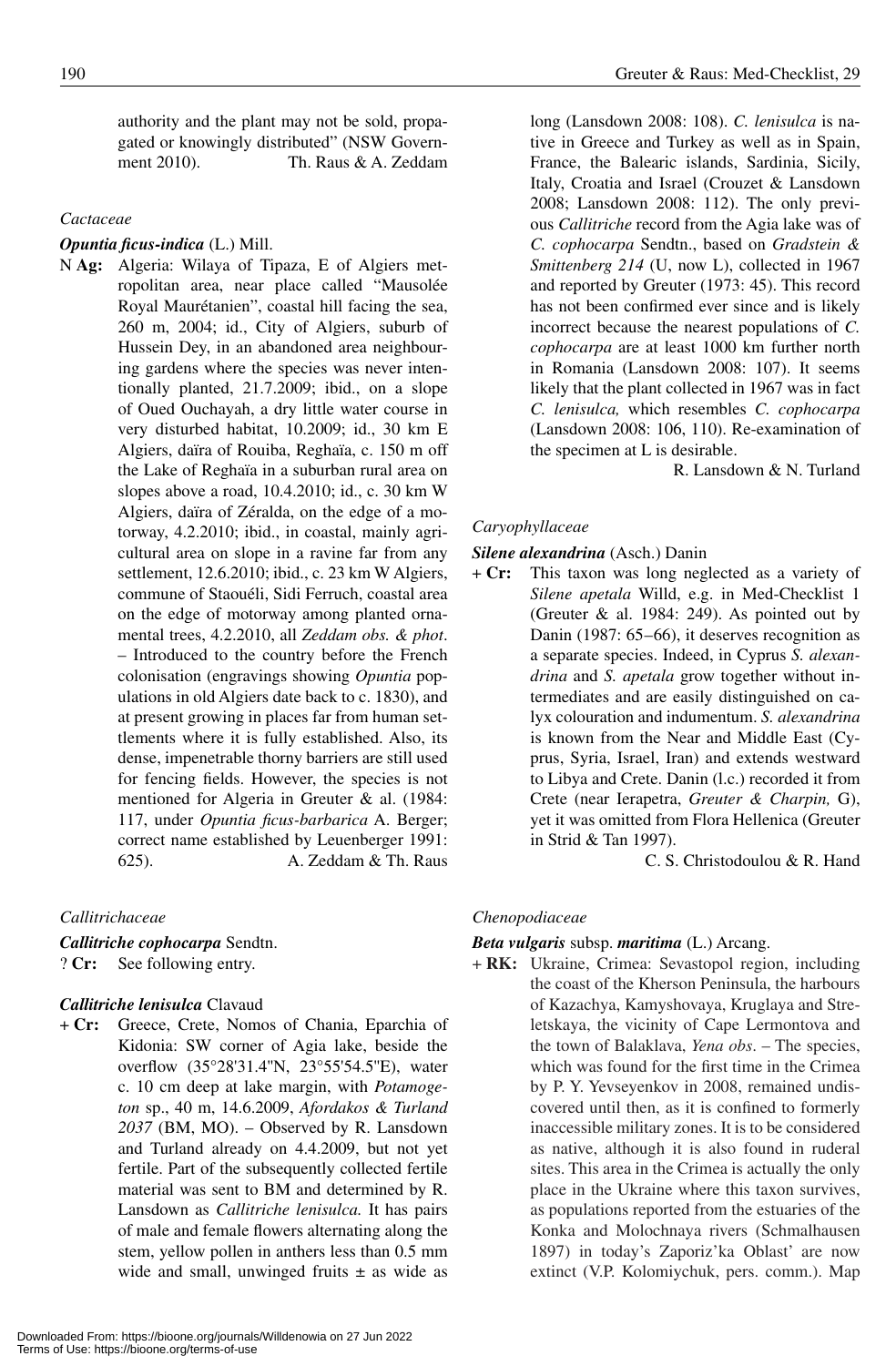483 in Jalas & Suominen (1980: 12) has to be amended accordingly. A. V. Yena

*Corispermum anatolicum* Sukhor., **sp. nov.** – Holotypus: Turcia, Asia Minor, Lycaonia, 5 km a Karapinar oppido ad meridiem versus ([Konya prov., Karapinar distr.]), 12.7.1971, *Andersen, Hansen, Jensen & Macholm 2138* (E sub *Cori spermum filifolio;* scheda anglice scripta). – Ab aliis speciebus apteris hujus generis fructibus magnis oblongis 3.5–4 mm longis, stereomate pericarpii (in fructus parte media) robusto (stratis cellularum plerumque 3-5) differt. Affinitas incerta, cum species anatolicae hujus generis adhuc vix exploratae sint. Insignis est fructus oblongus, latitudine plusquam sequilongior, ut adhuc ex Asiae Centralis grege 'Declinata' tantum cognitus erat.

*Corispermum anatolicum* is an annual with densely pubescent leaves and inflorescence; *leaves* narrowly lanceolate, up to 3 mm wide; *inflorescence* compact; *bracts* ovoid, at least 6 mm long, completely covering the fruit; *perianth* segment 1; *stamens* 1 – 3; *fruit* 3.5 – 4 mm long,  $2-2.5$  mm wide,  $0.5-0.7$  mm thick, without noticeable marginal wing; median cross-section of the fruit showing a broadly triangular wing only 0.15–0.25 mm wide, parenchyma of the outer pericarp 2-layered (the outer layer  $35-45(-50)$  µm thick), mechanical tissue welldeveloped,  $(2-)3-5(-6)$  layers oriented normally to the fruit axis.

The visually most obvious morphological feature of the new species is the extreme fruit length, with a high length/width ratio (found otherwise only in the 'Declinatum group', in *Corispermum*). Seen in median cross-section, mechanical tissue in the pericarp is relatively thick. Fruit anatomy suggests inclusion of the new species in the 'Hyssopifolium' anatomical group, which includes some species with winged fruits, along with *C. orientale* Lam. (nom. rej. prop.: Sukhorukov, submitted) having wingless, 2.2–3.2 mm long fruits (see Sukhorukov 2007). **+ An:** Only known from the type, which is in the fruit-

ing stage. No additional material was traced in any of the following herbaria: B, BM, E, G, K, LE, MHA, MW, MWG, MOSP, P and W. Up to now, only two *Corispermum* species of the 'Nitidum group', with broadly winged fruits, have been recorded for the Turkish flora. One of them, *C. filifolium* C. A. Mey. from the Istanbul area (G!; see Shaw & Turrill 1926, Aellen in Davis 1965: 318), is an alien originating from the Caspian lowlands. The other, *C. nitidum* Kit., is known from Terme in Samsun Province (Huber-Morath 1980), but the specimen seen (G!) has discernible fruit wings (0.4–0.6 mm wide instead of 0.3 – 0.4 mm for *C. nitidum* s.str.) and are better distinguished as *C. ucrainicum* Iljin, a taxon growing on sandy shores of the Black Sea, at least in the Crimea (Ukraine: LE!) and the Krasnodar region (Russia: MOSP!). A. Sukhorukov

# *Kochia scoparia* subsp. *densiflora* (Moq.) Aellen

N **RK:** Ukraine, Crimea: Sevastopol, by the village of Orlinoye, 2009, *Yevseyenkov obs*.*;* id., Simferopol (44°58'09''N, 34°05'20''E), along railway, 229 m, 10.9.2010, *Yena* (CSAU). – Recorded as naturalised on the Ukrainian mainland (Tzvelev 1996) but not yet for the Crimea, where it is probably more widespread but has not been distinguished from, or was misidentified as, *Kochia scoparia* (L.) Schrad. subsp. *scoparia*.

A. V. Yena

#### *Compositae*

#### *Centaurea macedonica* Boiss.

+ **Tu:** European Turkey, A1(E) Kırkareli: Between Pınarhisar and Demirköy, clearings of woodland, 300 m, 9.6.2006, *Budak & al. 2049* (BO-ZOG, KNYA; det. Wagenitz). – The collection had been misidentified as *Centaurea rupestris* L. and was published under that name as an addition to the flora of Turkey (Uysal & al. 2009). Instead, the material cited represents *C. macedonica,* particularly in view of the long pappus (always markedly shorter than the achene in *C. rupestris*) and the branching below the middle. *C. macedonica,* hitherto only known to occur in Greek Makedonia (Wagenitz & Gamal-Eldin 1985: 103), is new to European Turkey. Slight differences in leaf shape between Greek and Turkish material of *C. macedonica* do not warrant taxonomic recognition. G. Wagenitz

#### *Centaurea rupestris* L.

– **Tu:** See preceding entry. G. Wagenitz

# *Cyanus depressus* (M. Bieb.) Soják (*Centaurea depressa* M. Bieb.)

N **Cr:** Greece, Crete, Nomos of Lasithi, Eparchia of Mirambello: E end of Katharo plain, 0.75 km SE of Avdeliakos (35°08'39''N, 25°34'23''E), growing among cereal crops on plateau still employing traditional agricultural techniques, 1120 m, 22.6.2010, *Lenton* (UPA). Nomos of Milopotamos: Nida plain, 1899, *Baldacci*  (BM!). – On Katharo, three individuals were observed in 2010, but several were present in the same location in 2009 (which had a wetter growing season), when none was collected. The plants agree with *C. depressus* on account of the oblong to narrowly oblong, obtuse leaves and long  $(1.5-2.5 \text{ mm})$  cilia on the phyllary margins. The Nida plain is somewhat higher than Katharo (c. 1400 m) and it is nowadays grazing land without any cultivation, although satellite imagery (Google Earth 2010) shows a possible former field system (an area c.  $125 \times 125$  m cen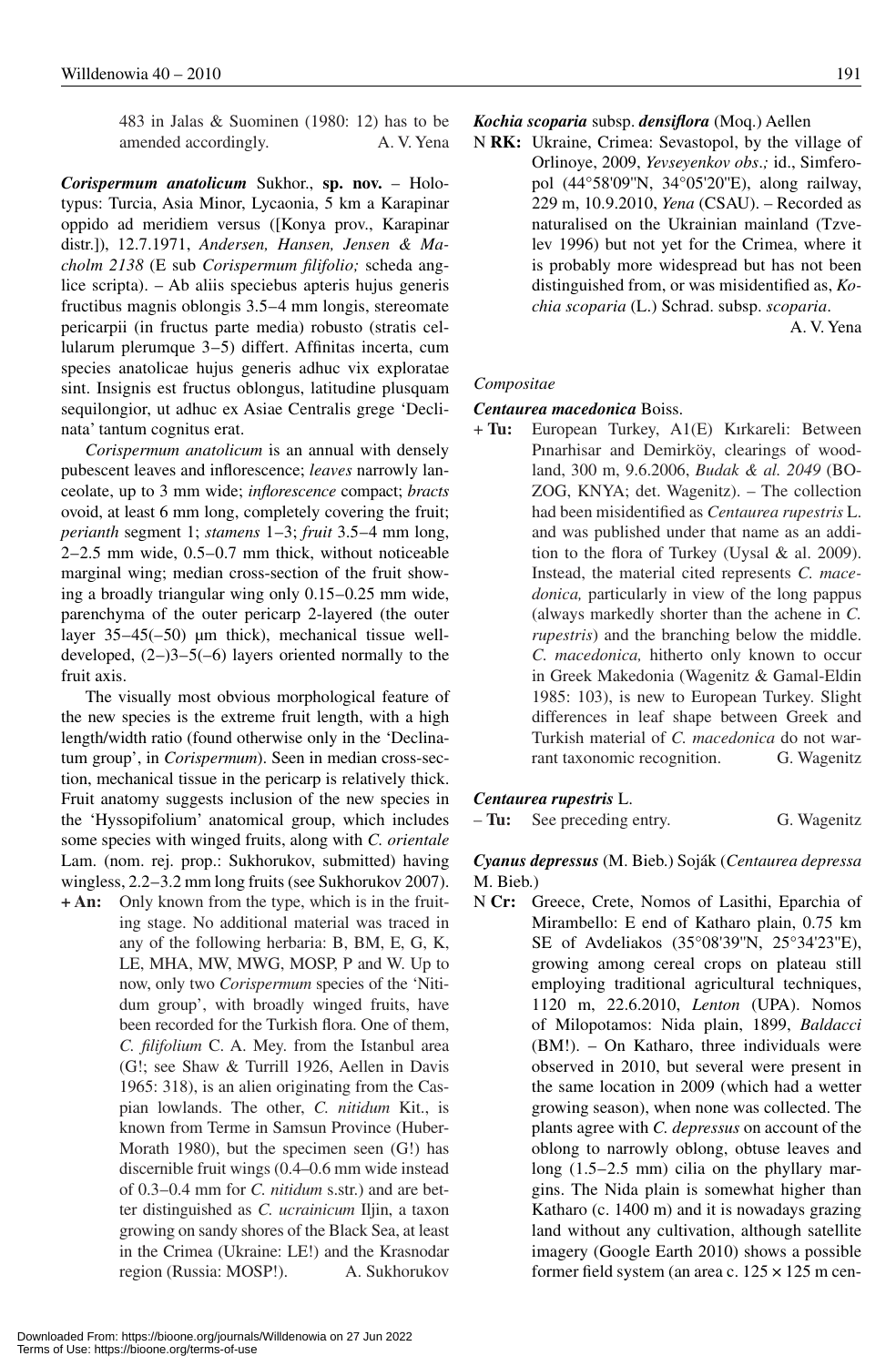tred on 35°12'21''N, 24°50'15''E), where *Cyanus* might have occurred (the label does not mention cultivated fields, only "in apricis", in sunny places). [There is, however, an element of doubt about the provenance of Baldacci's specimen: there are four other specimens at BM(!), allegedly all from Baldacci's Iter Creticum Alterum of 1899, that represent the only known Cretan records of their respective species: *Convolvulus libanoticus* Boiss., *Noaea mucronata* (Forssk.) Asch. & Schweinf., *Origanum scabrum* Boiss. & Heldr. and *Senecio macedonicus* Griseb. It is possible that all five specimens were actually collected earlier in Peloponnisos (Gr) by T. Orphanides (see Turland & Chilton 2008: under *C. libanoticus*)].

*Cyanus segetum* Hill (*Centaurea cyanus* L.), previously recorded from the Cretan area, differs in having lanceolate to linear, acute leaves and short (up to 1 mm) teeth on the phyllary margins. The native distribution of *C. depressus* includes the E Aegean islands, Turkey, Bulgaria, Ukraine, and the Caucasus. In Greece (Gr) the species is naturalised (Greuter 2008: 196). In view of this distribution and of the isolated population and cultivated habitat in Crete (Cr), it is appropriate to regard the species as naturalised rather than native in Cr. Several small populations of *C. segetum* have also been found in the cultivated fields of the Katharo plain *(Lenton obs. & phot.)*, ranging in size from 1 to 12 or more individuals. That species, too, should be regarded as naturalised in the Cretan area, previously having been recorded from three localities in W Crete as possibly naturalised (Chilton & Turland 1997: 28; Jahn in Greuter & Raus 2002: 196-197) or naturalised (Böhling in Greuter & Raus 2001: 321). We warmly thank G. Wagenitz and E. Bergmeier

(GOET) for examining photographs of *C. depressus* and *C. segetum* from the Katharo plain in Crete and confirming their identities.

S. Lenton & N. Turland

*Erigeron uniflorus* subsp**.** *parnassensis* A. G. Game ex M. J. Y. Foley, **subsp. nov.** – Holotypus: [Greece, Sterea Ellas, Nomos of Fokis]: Mt Parnassos, rocky, grazed and overgrazed grassland, c. 2500 m, 18.7.1976, *Akeroyd, Mellors* & *Preston 389* (LANC; Fig. 1). – A subsp. *unifloro* forma folium basalium et habitu dense caespitoso bene differt. *Planta* perennis basi lignosa, dense caespitosa, omnino dense eglanduloso-pubescens. *Caules* graciles, ad 6 cm alti, monocephali. *Folia* basalia anguste et longe petiolata, anguste ad late lanceolata, lamina  $15 - 25 \times 2 - 3(-4)$  mm metiens, acuta vel submucronata; caulina pauca, lineari-lanceolata, basalibus similia sed minora. *Capitulum* (in herbario) 0.5-1(-1.5) cm diametro; involucri phylla apice purpurata pilisque longiusculis eglandulosis dense praedita. *Flosculi* dimorphi, ligulae malvinae apice purpureae.

The single extant specimen is of a densely caespitose plant with a woody base and dense, long, eglandular indumentum, especially on the purplish involucral bracts. The monocephalic flowering stems are short (up to 6 cm), the basal leaves long-petiolate with a narrowly to broadly lanceolate, acute to submucronate lamina and the capitula are small and dimorphic (i.e. lacking female filiform florets between the disk and ligulate florets). This combination of characters, especially the more or less lanceolate leaf lamina with its acute or submucronate apex and the very dense, eglandular indumentum of the involucral bracts, is not found in any previously described taxon, nor have other, similar specimens been traced. Specialists who had been contacted by Game (e.g. W. Greuter, A. Strid) appear to have been unaware of similar plants (Game, l.c.). From the label and from details recalled by one of the origi-

|                                           | E. epiroticus                         | E. glabratus                                | E. uniflorus<br>subsp. <i>uniflorus</i> | E. uniflorus<br>subsp. <i>parnassensis</i>            |
|-------------------------------------------|---------------------------------------|---------------------------------------------|-----------------------------------------|-------------------------------------------------------|
| Capitula                                  | trimorphic                            | dimorphic                                   | dimorphic                               | dimorphic                                             |
| Capitulum number                          | usually 1                             | $1 - 2$                                     |                                         |                                                       |
| Flowering stem [cm]                       | $3 - 8(-10)$                          | $4 - 15$                                    | up to $15$                              | up to $6$                                             |
| Basal leaf shape                          | elliptic, petiolate                   | oblanceolate-spathulate                     | spathulate                              | narrowly to broadly<br>lanceolate, long-<br>petiolate |
| Basal leaf apex                           | subobtuse                             | obtuse                                      | rounded obtuse                          | acute to submucronate                                 |
| Basal leaf indumentum                     | $\pm$ glabrescent                     | glabrescent, ciliate                        | ciliate                                 | long, eglandular                                      |
| Involucral bracts (colour,<br>indumentum) | dark red-purple,<br>eglandular-pilose | green, often<br>purple-tipped, $\pm$ pilose | lilac distally,<br>long-pilose          | purplish, very densely<br>long-eglandular-pilose      |
| Ligulate floret to involucre length       | distinctly longer                     | distinctly longer                           | similar                                 | slightly longer                                       |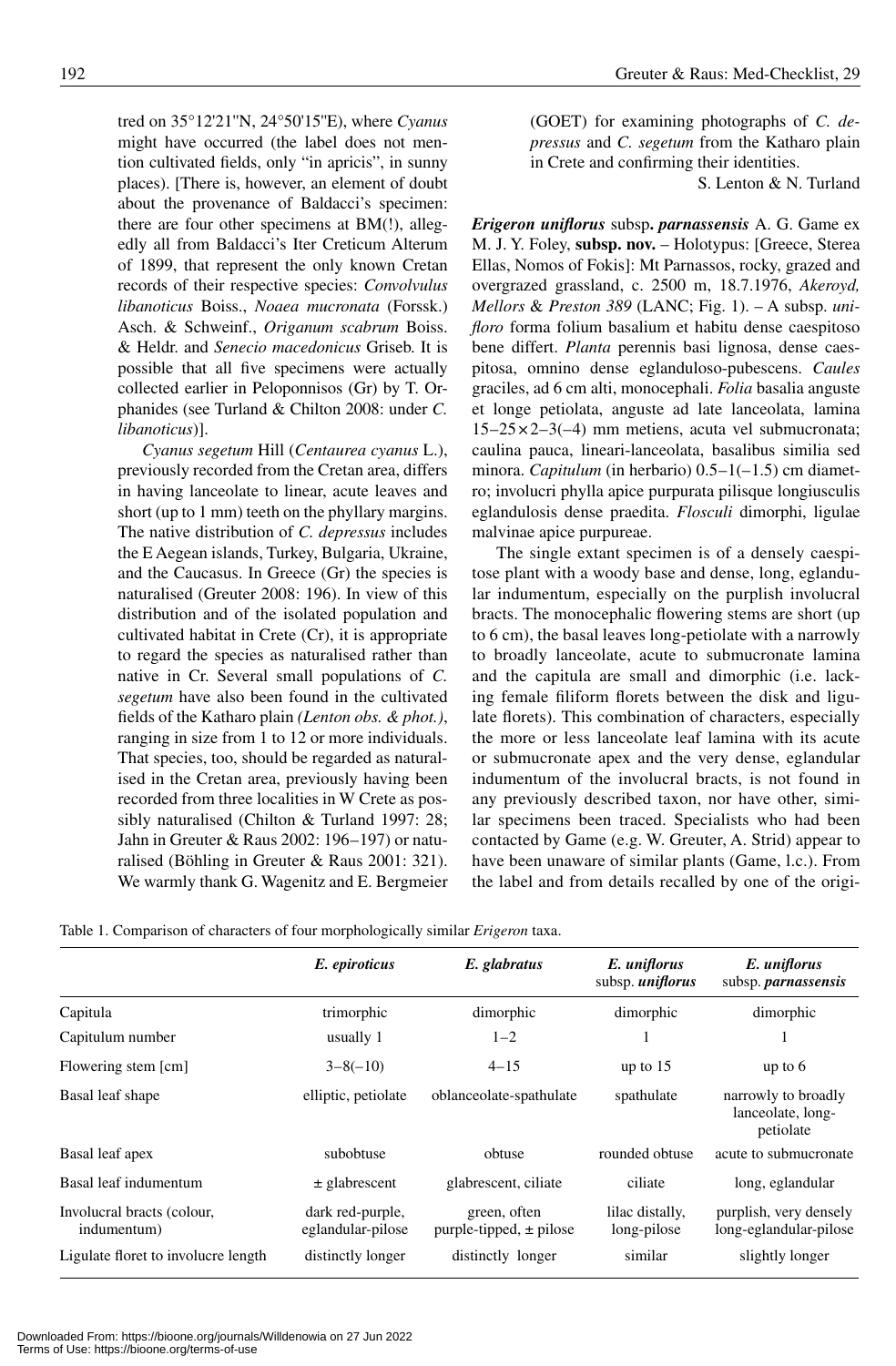

Fig. 1. *Erigeron uniflorus* subsp. *parnassensis,* holotype specimen.

nal collectors (C. D. Preston, pers. comm., 2007), there is no suggestion that the plants were collected from an unusual habitat or substrate, where conditions of stress might induce phenotypic modification.

**+ Gr:** Only known from the type. Discussing this collection, Game (unpubl. Ph.D. thesis, Lancaster 1983) states that it comprised a "single plant, and a collection of 25 capitula ... each ... from a separate plant". Today, no detached capitula are present on the sheet (nor could they be traced elsewhere), but the label confirms their former existence ("each of the capitula included in the sheet was taken from a separate plant"). Game (l.c.) further states that all capitula were dimorphic and each possessed the same characteristics, which strongly suggests the existence of a morphologically uniform population.

> Five *Erigeron* species are known from the mountains of this geographical area of mainland Greece (Strid in Strid & Tan 1991: 406-409): *E. acris* L., *E. atticus* Vill., *E. glabratus* Bluff & Fingerh*.*, *E. alpinus* L. and *E. epiroticus* (Vierh.) Halácsy, the last three being known from Parnassos itself, but the plant under discussion appears to be unrelated to any of them (Table 1). Of

these, only two, *E. epiroticus* and *E. glabratus,*  are usually monocephalic and short-stemmed. The difference between these two, genuine *E. uniflorus* L. and the Parnassos plant are detailed in Table 1. It appears that the only other taxon bearing similarities to the Parnassos plant is *E. uniflorus,* a frequent and widespread species on mountains of Europe and elsewhere, but unrecorded for Greece and the southern part of the Balkan peninsula (Halliday 1976; Strid in Strid & Tan 1991). However, *E. uniflorus* s.str. differs from the Parnassos plant in basal leaf shape and not densely caespitose habit. Several infraspecific taxa have been described within *E. uniflorus* (e.g. Vierhapper 1906; Halliday 1976; Foley 2001) and on the above evidence subspecific rank seems appropriate for the Parnassos plant. M. J. Y. Foley

*Hieracium neoplatyphyllum* Gottschl. – This name was published by Gottschlich (2007) for an aggregate of microtaxa in *Hieracium* of morphologically intermediate position between *H. sabaudum* and *H. racemosum*. This was necessary because the type of the hitherto used name *H. platyphyllum* belongs to *H. sabaudum*. Other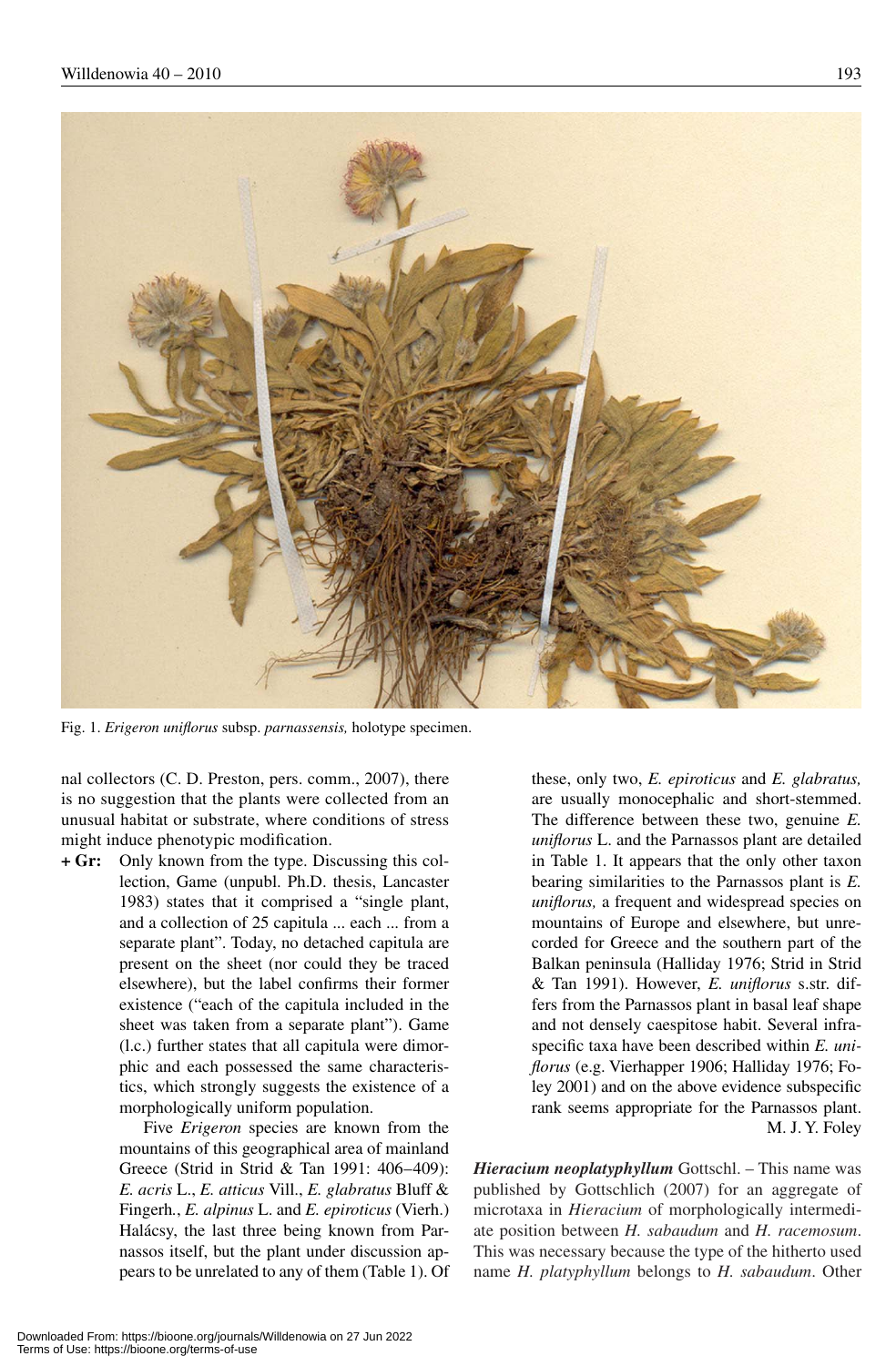names at species rank cited by Zahn as synonyms of *H. platyphyllum* also belong to *H. sabaudum*. However, I did not discuss the taxonomic position of *H. platyphyllum* subsp. *maranzae* (Murr & Zahn) Zahn, overlooking that it had been raised to species rank by Prain as early as 1921. Greuter (2008: 379) therefore used this name for the aggregate. In the meantime, I have examined the type of *H. pseudoboreale* subsp. *maranzae* Murr & Zahn (Z-ZT). Because of its insertion of the lower stem leaves (without long-winged petioles), the long branches (with many capitula) and the fully black phyllaries, it must also be assigned to *H. sabaudum* and not to the intermediate "*racemosum*-*sabaudum*" morphotype (confirm. F. Schuhwerk, München). Therefore, the name *H. neoplatyphyllum* must replace *"H. maranzae"* in the sense of Greuter (2008). G. Gottschlich

*Pilosella* Vaill. – Whilst preparing the *Hieracium* and *Pilosella* account for the second edition of Flora d'Italia, wherein *Pilosella* will be separated from *Hieracium* L. on the generic level, some revisions have been carried out and make necessary the following new combinations and name changes. G. Gottschlich

*Pilosella* sect. *Brachiatae* (Gottschl.) Gottschl., **comb. nov.** { *Hieracium* sect. *Brachiata* Gottschl. in Stapfia 89: 62. 2009.

*Pilosella* sect. *Cymigerae* (Gremli) Gottschl., **comb. nov.** { *Hieracium* sect. *Cymigera* Gremli, Excursionsfl. Schweiz, ed. 4: 263. 1881 ({ *Hieracium* subsect. *Collinina* Nägeli & Peter, Hierac. Mitt.-Eur. 1: 58, 284, 912. 1885 = *Hieracium* sect. *Collinina* (Nägeli & Peter) Gus. Schneid. in Riesengebirge Wort & Bild 9: 56. 1889  $\equiv$  *Hieracium* sect. *Pratensina* (Asch.) Zahn in Koch, Syn. Deut. Schweiz. Fl., ed. 3: 1713. 1900). – Typus (hoc loco design.): *Hieracium pratense* Tausch. [= *Pilosella* sect. *Onegenses* ("*Onegensia*") Sennikov in Opred. Sosud. Rast. Severo-Zap. Rossii: 681. 2000.]

*Pilosella* sect. *Furcatinae* (Gus. Schneid.) Gottschl., **comb. nov.** { *Hieracium* sect. *Furcatina* Gus. Schneid. in Riesengebirge Wort & Bild 9: 56. 1889.

*Pilosella* sect. *Praealtae* (Fr.) Gottschl., **comb.** nov.  $\equiv$ *Hieracium* [taxon] *Praealta* Fr., Uppsala Univ. Årsskr. 1862: 6. 1862  $\equiv$  *Hieracium* sect. *Praealta* (Fr.) Arv.-Touv., Add. Monogr. Pilosella & Hieracium: 6. 1879 [ $\equiv$ *Hieracium* subsect. *Praealtina* Nägeli & Peter, Hierac. Mitt.-Eur. 1: 117, 923. 1885 { *Hieracium* sect. *Praealtina* (Nägeli & Peter) Gus. Schneid. in Riesengebirge Wort & Bild 9: 55. 1889].

*Pilosella acutifolia* (Vill.) Arv.-Touv. in Bull. Soc. Dauphin. Echange Pl.: 282. 1880  $\equiv$  *Hieracium acutifolium* Vill., Préc. Voy. Bot.: 59. 1812 [= *Hieracium brachiatum* DC. in Lamarck & Candolle, Fl. Franç., ed. 3, 5: 442.

 $1815 \equiv$  *Pilosella brachiata* (DC.) F. W. Schultz & Sch. Bip. in Flora 45: 424. 1862]. – See comments under *P. spherocephala,* below.

*Pilosella amphipolia* (Nägeli & Peter) Gottschl., **comb. nov.** (*velutina* – *saussureoides*)  $\equiv$  *Hieracium tardans* subsp. *amphipolium* Nägeli & Peter, Hierac. Mitt.-Eur. 1: 175.  $1885 \equiv Hieracium subtardans subsp. *amphipo*$ *lium* (Nägeli & Peter) Zahn in Neue Denkschr. Allg. Schweiz. Ges. Gesammten Naturwiss. 40: 208. 1906  $\equiv$ *Hieracium amphipolium* (Nägeli & Peter) Soest in Acta Bot. Neerl. 23: 146. 1974. – Bräutigam & Greuter (in Greuter 2008) treat *P. velutina* as a subspecies of *P. officinarum*. This makes it difficult to refer to several hybrids that are easy to distinguish in the field and worthy of recognition. For this reason *P. velutina* and its hybrids are raised to species rank.

*Pilosella calabra* (Nägeli & Peter) Soják – In *Pilosella* intermediate hybrids (partly stabilised) often occur between scapose species such as *P. officinarum* and *"Cauligera"* species, such as *P. piloselloides, P. aurantiaca, P. cymosa,* etc. Morphologically, they are closer to either *P. officinarum* or the *"Cauligera"* species, or are exactly intermediate. *P. calabra,* in its morphology, is distinctly nearer to *P. officinarum*. To get morphologically uniform taxa, it should therefore not be included in *P. fulviseta.* **G. Gottschlich** 

*Pilosella cepitina* (Gottschl.) Gottschl., **comb. nov.** *(piloselloides* < *hoppeana)* { *Hieracium cepitinum* Gottschl. in Stapfia 89: 63. 2009.

*Pilosella cinerosiformis* (Nägeli & Peter) Gottschl., **comb. nov**. *(piloselloides*  $\leq$  *saussureoides)*  $\equiv$  *Hieracium tephrodes* subsp. *cinerosiforme* Nägeli & Peter, Hierac. Mitt.- Eur. 1: 642. 1885 = *Hieracium cinerosiforme* (Nägeli & Peter) Zahn in Engler, Pflanzenr. 82: 1467. 1923.

*Pilosella corvigena* (Gottschl.) Gottschl., **comb. nov.** *(pilo selloides* > *hoppeana)* { *Hieracium corvigenum* Gottschl. in Stapfia 89: 57. 2009.

*Pilosella fainensis* Gottschl., **sp. nov.** *(velutina* – *hop* $peana) \equiv Hieracium fainerase Soest in Acta Bot. Neerl.$ 23: 146. 1974, nom. inval. (descr. lat.; sine indic. typi). – Holotypus: Switzerland, Grisons, Val del Fain, 2200 m, 25.7.1930, *van Soest 3004* (L).

*Pilosella huberi* (Zahn) Gottschl., **comb. nov.** *(piloselloides* < *velutina)* { *Hieracium brachiatum* subsp. *huberi* Zahn in Monde Pl. 28(3): 7. 1927  $\equiv$  *Hieracium huberi* (Zahn) Soest in Acta Bot. Neerl. 23: 148. 1974.

*Pilosella macristolona* (Nägeli & Peter) Gottschl., **comb. nov**. *(peleteriana* – *velutina)* { *Hieracium pilosella* var. *macristolonum* Nägeli & Peter, Hierac. Mitt.-Eur.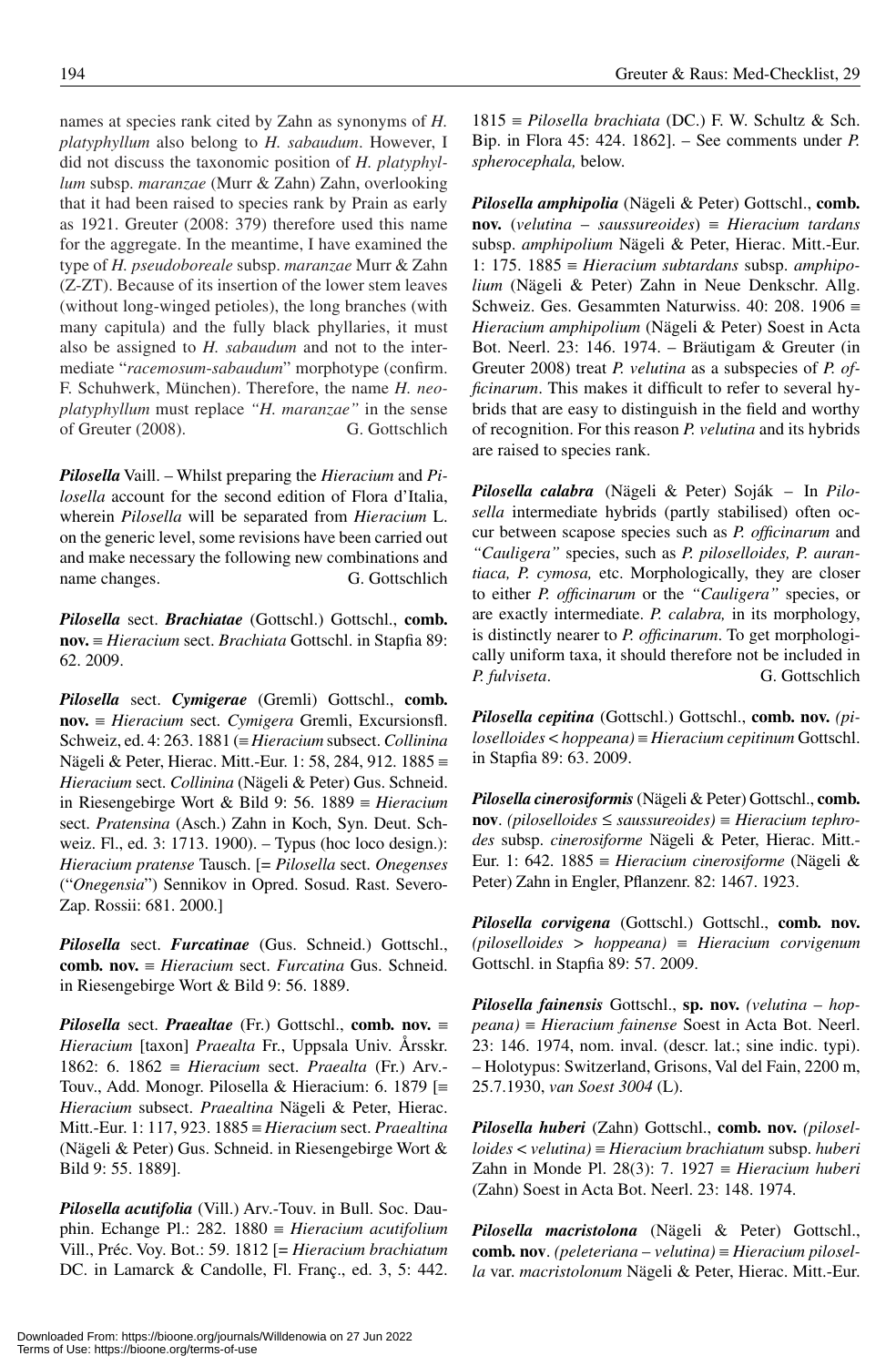1: 171. 1885 { *Hieracium macristolonum* (Nägeli & Peter) Schinz & R. Keller, Fl. Schweiz, ed. 2, 1: 550. 1905 { *Hieracium pachylodes* grex *macristolonum* (Nägeli & Peter) Zahn in Ascherson & Graebner, Syn. Mitteleur. Fl. 12(1): 66. 1922 [= *Hieracium tesselatum* Arv.-Touv. & Faure, Hier. Gall. Hisp. Cat.: 8. 1913 (non Omang 1901)].

*Pilosella medioposita* (Gottschl.) Gottschl., **comb. nov.**  $(cymosa - hoppeana) \equiv Hieracium mediopositum$ Gottschl. in Linzer Biol. Beitr. 32: 365. 2000.

*Pilosella neogelmii* (Gottschl.) Gottschl., **comb. nov.** *(cymosa < hoppeana)* { *Hieracium neogelmii* Gottschl. in Linzer Biol. Beitr. 32: 365. 2000.

*Pilosella pachycymigera* (Gottschl.) Gottschl., **comb. nov.** *(cymosa* > *hoppeana)* { *Hieracium pachycymigerum* Gottschl. in Linzer Biol. Beitr. 32: 366. 2000.

*Pilosella sciadophora* (Nägeli & Peter) Soják – Bräutigam & Greuter (in Greuter 2008) adopt the name *P. corymbulifera* (Arv.-Touv.) Arv.-Touv., based on *Hieracium corymbuliferum* Arv.-Touv., for the species hitherto known as *H. sciadophorum* Nägeli & Peter. Indeed, Arvet-Touvet (1879, 1888) interpreted *P. corymbulifera,*  or *H. corymbuliferum,* as the hybrid "sabino × *auricula*". However, in the 1872 protologue of *H. corymbuliferum* (Arvet-Touvet 1872: 43), he described a different species: "involucro stellulato-canescente pilisque glanduliferis obsito" are not characters found in the hybrid later known as *H. sciadophorum (cymosum – lactucella)*. In fact, in his later publications, Arvet-Touvet (1879, 1888) wrote instead: "plus ou moins hérissée de longs poils simples et d'autres glanduleux", which suits this hybrid much better, and added "stolons courts ou allongés", whereas in 1872 no stolons were mentioned. Moreover, in 1872 he mentioned "foliis lineari-lanceolatis", which he changed in 1879 and 1888 to "feuilles oblongues-obovales ou oblongues-lancéolées". The information concerning distribution is also significant: in 1872 "toutes les Alpes granitiques", in 1888 "çà et là dans les Alpes", where the latter but not the former fits the rare *P. sciadophora*. All these subsequent changes lead to the conclusion that Arvet-Touvet originally, in 1872, described a different species, namely *P. glacialis* (Reyn.) F. W. Schultz & Sch. Bip. Therefore, *P. corymbulifera* should be treated as a synonym of *P. glacialis* and *P. sciadophara* should replace *"P. corymbulifera"* in the sense of Bräutigam & Greuter, even though, unfortunately, no potential type specimen collected prior to 1872 exists in the herbarium of Arvet-Touvet (GRM). G. Gottschlich

*Pilosella sphaerocephala* (Rchb.) F. W. Schultz & Sch. Bip. in Flora 45: 423.  $1862 \equiv *Hieracium sphaerocepha*$ *lum* Rchb. in Mössler, Handb. Gewächsk., ed. 2: 1386. 1829. – Bräutigam & Greuter (in Greuter 2008) treat *P. sphaerocephala* as a synonym of *P. acutifolia* (Vill.)

Arv.-Touv., based on *Hieracium acutifolium* Vill. In the herbarium of Villars (GRM!) two plants exist, mounted on one sheet (MHNGr. 1837.27540), one of them probably being an untypical *P. glacialis,* the other one being *P. brachiata* (DC.) F. W. Schultz & Sch. Bip. However, the protologue ("pâturages rocailleux et secs", "feuilles ... un peu glauques ... peu velues") and original illustration of Villars (1812: t. 3) correspond only with the second plant. Therefore, *"P. acutifolia"* in the sense of Bräutigam & Greuter must again be known as *P. sphaerocephala*. As a further, less fortunate consequence, *P. acutifolia* (unless proposed for rejection) must substitute the younger name *P. brachiata* (see the corresponding entry, above).

G. Gottschlich

### *Taraxacum thracicum* Soest

**+ Bu:** Bulgaria, Haskovo, in the forest above the spa resort, 27.4.1962, *Vihodcevsky* (SO). – Described from near Edirne in adjacent European Turkey (Soest 1966: 448) and extending eastwards to the Crimea (Tzvelev 1985: 276). In Bulgaria, where its presence was questioned by Doll (1973), it occurs in two forms with red and light brown achenes. Similar observations were made by Richards & Sell (in Tutin & al. 1976: 340) and Tzvelev (l.c.). D. Dimitrov

#### *Crassulaceae*

#### *Sedum confertiflorum* Boiss.

**+ Bu:** Bulgaria: E Rhodopes, municipality of Krumovgrad, near the village of Kachulka, in rocky and sandy places, 17.5.2008, *Kachaunova* (SOM-105193, det. Dimitrov). – No previous published records exist for Bulgaria. *S. confertiflorum* is an Anatolian element, extending to the E Aegean Islands (Lesvos, see 't Hart in Strid & Tan 2002: 327). D. Dimitrov

# *Sedum subulatum* (C. A. Mey.) Boiss.

**+ Bu:** Bulgaria: Province of Haskovo, Topolovgrad, Tundža Hills region, hill south of the town, on a dry, grassy, rocky, calcareous place on the ridge, c. 1.5 km W of the camp, 26.6.1974, *Panov* (SOM-147550, det. Panov). – No previous published record for Bulgaria exists of this Caucasian element, which radiates to Iran, S Russia, and Anatolia. Up to now, the only European record is from near Volgograd (Jalas & al. 1999: 118, map 3080). D. Dimitrov

# *Cruciferae*

#### *Cakile arabica* Velen. & Bornm.

**+ IJ:** Jordan: Wadi Rum, 3.5 km SE of Rum village, sands, 21.7.2010, *Aharon* (HUJ, MO; Fig. 2). – The determination has been confirmed by the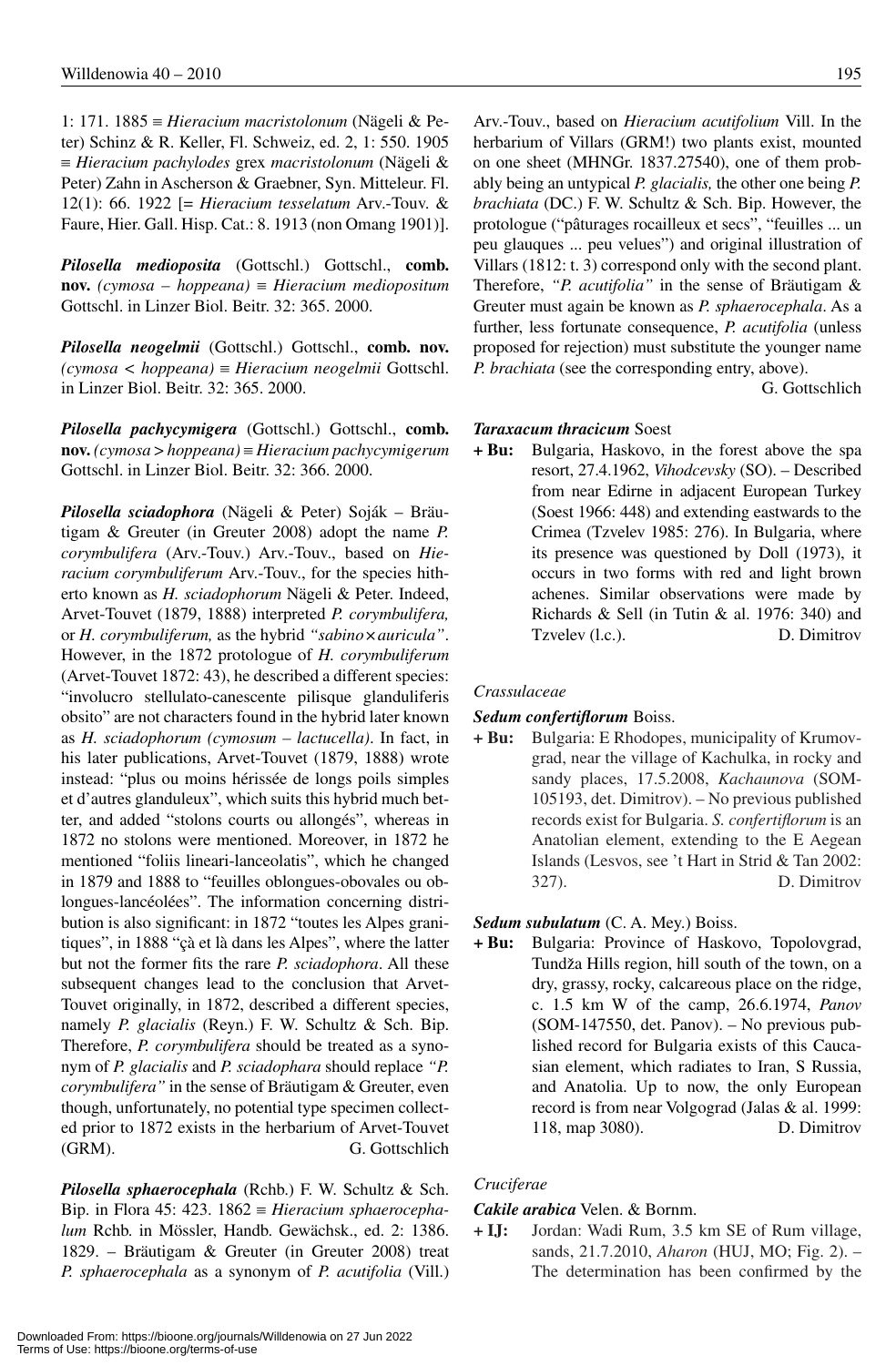third author through comparison with an isotype. New to the Med-Checklist area.

S. Aharon, A. Danin & I. Al-Shehbaz

#### *Hornungia pauciflora* (W. D. J. Koch) Banfi & al.

+ **Gr:** Greece, Peloponnisos, Nomos and Eparchia of Korinthia, Dimos of Evrostina: northern slope of Mt Mavro Oros above Evrostina (38.05°N, 22.40 $\degree$ E), open cave in cliff, c. 1200–1400 m, 10.5.2010, *Rätzel & Raabe* (B, MSTR, herb. Rätzel); ibid., 23.5.2010, *Rätzel & Raabe* (B, MSTR, herb. Raabe). – Definite proof of the presence of this chiefly W Mediterranean taxon in Greece (Greuter & al. 1986: 123; Castroviejo 1993: 245, under *Hymenolobus procumbens* subsp. *pauciflorus* (W. D. J. Koch) Schinz & Thell.), hitherto known to occur as far east as C Italy (Conti & al. 2005: 112). Generic placement follows Appel & Al-Shehbaz (1997). The small and easily overlooked, poorly competitive plant was found in large, nearly pure populations in the mouth of a N exposed cave, behind a fringe of nitrophilous herbs such as *Asperugo procumbens* L. and *Urtica dioica* L., characteristic for a cattle lair. Exactly the same ecological niche and phytocoenological affinity (Lappulo-Asperugetum) is confirmed for the populations of the Swiss and Tyrolean Alps (Hess & al. 1977: 148, under *Hymenolobus pauciflorus* (W. D. J. Koch) A. W. Hill; Fischer & al. 2008: 653). Mt Mavro Oros harbours a number of other species remarkable for Greece from a phytogeographical point of view, such as *Epilobium angustifolium* L., *Hieracium murorum* L., *Parnassia palustris* L. and *Pinguicula hirtiflora* Ten., to name but a few. We reckon *Hornungia pauciflora* can be found in more such caves and rock overhangs throughout the Greek mainland, including "a gathering from the foot of Mt Olimbos (*Strid & al. 8060,* C) with spathulate, 3-lobed or entire leaves or […] growing on rock ledges in deep shade, under an overhang in a ravine", which was mentioned under the mainly coastal, halophytic *Hornungia procumbens* (L.) Hayek by Kit Tan (in Strid & Tan 2002: 251).

U. Raabe, S. Rätzel & Th. Raus

#### *Leguminosae*

#### *Cytisus striatus* (Hill) Rothm.

N **Gr**: Greece, Nomos of Chalkidiki, Eparchia of Arnea: Just NW of the village of Ouranopolis (40°20'N,  $23°59'E$ ), much-branched shrub  $1-2$  m tall, fruiting, in macchie on roadside, 5 m, 24.5.2010, *Strid 57027* (C, herb. Strid). – A species of SW Europe and NW Africa, differing from the widespread *Cytisus scoparius* (L.) Link, e.g. in having appressed hairy calyces and densely pilose



Fig. 2. *Cakile arabica* Velen. & Bornm., Jordan, Wadi Rum, 21.7.2010, close-up of infrutescence. – Photograph by S. Aharon.

legumes. It occurs over a distance of c. 1 km and did not appear to be planted, but is probably naturalised from former nearby cultivation.

K. I. Christensen & A. Strid

#### *Leucaena leucocephala* subsp. *glabrata* (Rose) Zárate

P **Ag:** Algeria: City of Algiers, brook, weed at roadside, 8.2008, *Zeddam;* id., suburb of Hussein Dey, weedy sapling risen subspontaneously from seed in a private garden, growing fast and suppressing planted roses, 9.2.2009, *Zeddam;* id., Blida, S of Algiers, sapling on roadside, 10-15 m distant from the planted ornamental parent tree, 1.5.2010, *Zeddam* (all B, det. Raus). – A xenophyte originating from Mexico and Central America (see map in Hughes 1998: 116). The plants observed and collected in Algeria show young shoots, petioles and pinnular rachis uniformly glabrous, hence keying out as subsp. *glabrata* (corresponding to the 'Giant' or 'Salvador' type of Brewbaker 1987), while in *Leucaena leucocephala* (Lam.) de Wit subsp. *leucocephala* shoots are canescent and petioles and leaf rachis densely white-pubescent (Zárate Pedroche 1987; Hughes 1998). In the capital of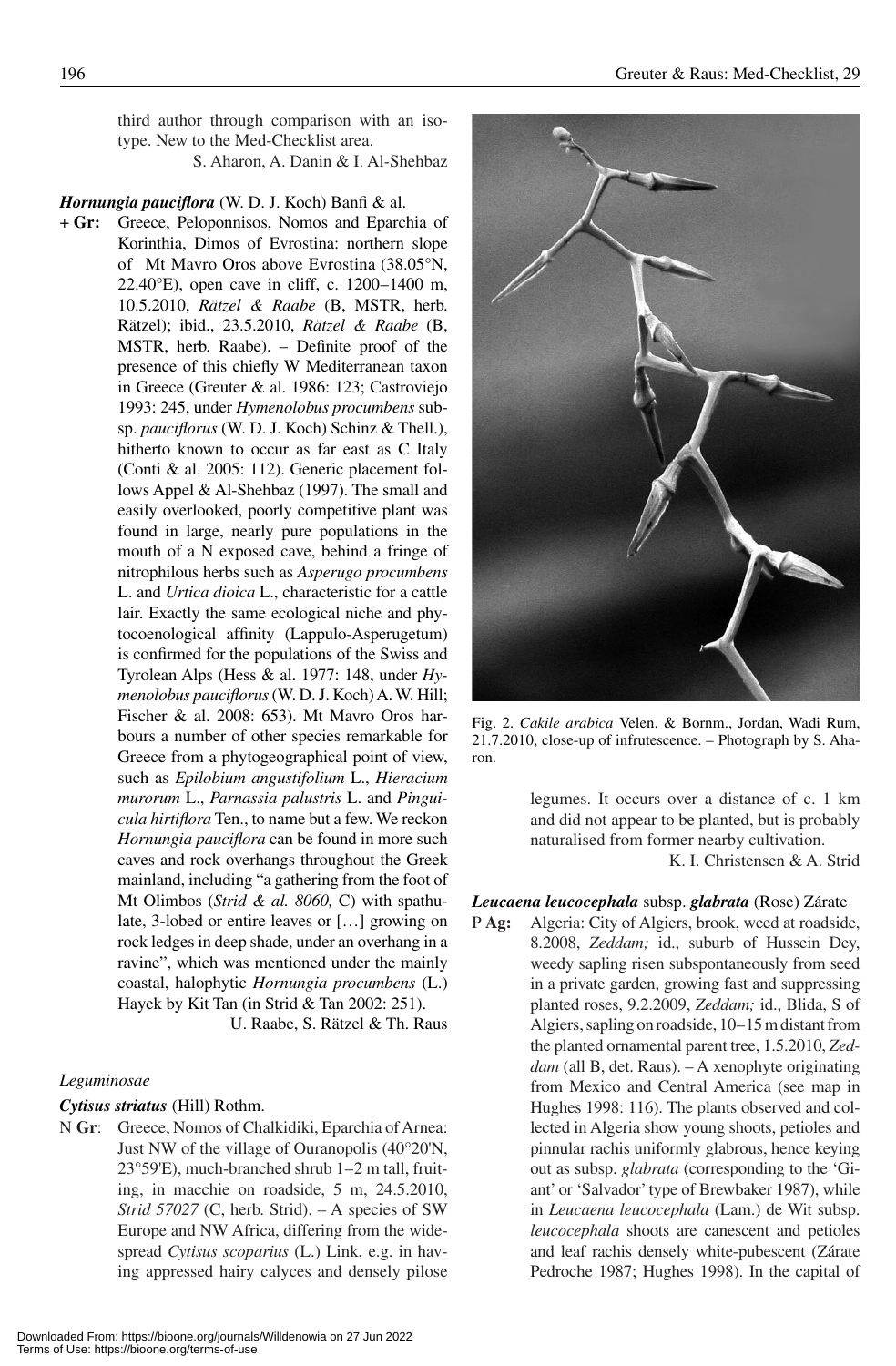Algiers, where the species was unknown 20 years ago but is now planted as a street tree, naturalisation in the medium term is possible. The species has been placed among the world's 100 worst invaders (ISSG 2010), with subsp. *glabrata* excelling by its superior vigour and erect habit (Hughes 1998: 120). Th. Raus & A. Zeddam

# *Melilotus wolgicus* Poir.

A **Gr**, D **RK:** Greece, Epirus: Nomos of Preveza, Eparchia of Nikopolis and Parga, W of Stefani (39°10'34"N, 20°47'25"E), herbaceous vegetation between road and *Citrus* orchard, 10.10. 2002, 18 m, *Willing & Willing 104053, 104054* (B; confirm. Raus). – Previously not recorded from Greece (see, e.g. ILDIS 2005). In the Med-Checklist area (Greuter & al. 1989: 149), it is mentioned only for France, where the species has been known as an adventive for more than 80 years (Fournier 1928: 606) and is becoming increasingly established ("en voie de naturalisation", Guinochet & Vilmorin 1984: 1755; "naturalisé", Kerguélen 1993: 116). *M. wolgicus* is indigenous in weedy steppes, on alkali soils, saline meadows, gravel beds etc. in the S and E Ukraine, SE European Russia, SW Siberia and Central Asia (Fedorov 2002: 267; Tutin & al. 1968: 149). Steven (1857: 33) and Schmalhausen (1895: 230), both as *M. ruthenicus* Ser., and Paczoski (1914, 2008) mention it for the Crimea (omitted for "RK" in Greuter & al. 1988, following Czarnova in Vul'f 1960: 148), but according to Komarov (1971), it is doubtfully native in the coastal Black Sea area of the Ukraine and S Russia. Th. Raus, E. Willing & A. Yena

#### *Retama raetam* (Forssk.) Webb

N **Gr:** Greece, Sterea Ellas, Nomos of Attiki: SW Attiki peninsula, municipality of Keratea, near Kalamies hill by Kalivia-Anavissos road, grassy pasture with shrubs, 50 m, 26.3.2010, *Bergmeier 10-7* (herb. Bergmeier). – *Retama raetam* is a genistoid shrub with drooping branches and white flowers, native in N Africa, Sicily and the Near East. It differs from the W Mediterranean *R. monosperma* (L.) Boiss. chiefly in its obtuse keel and ovoid pods and seeds. Mature pods of plants found in Attiki were more or less indehiscent and  $8-9 \times 14-15$  mm in size, with a very short but distinct beak and with usually one seed of  $4.5 - 5 \times 6.5 - 7.5$  mm. Three subspecies are distinguished in *R. raetam,* which differ chiefly in flower size. Flowers of the collected specimens of the Attiki population were 9-10 mm long, matching subsp. *raetam,* which is the most widespread subspecies, native to N Africa and Palestine. *R. raetam* subsp. *gussonei* (Webb) Greuter from Sicily, the only native European representative, and *R. raetam* subsp. *bovei* (Spach) Talavera & Gibbs from Morocco and Algeria have larger flowers (Talavera & Gibbs 1996). *R. raetam,* offered in tree nurseries in the wider area of Athens, is commonly planted as an ornamental shrub and is almost certainly a garden escape. It is now fully naturalised in Attiki, especially along roadsides but also in vacant lots, fallow field edges, dry torrent banks and grassland. Apart from the locality cited above, it has been observed in many other locations in Attiki, such as Shinias-Marathon, Rafina, Markopoulos, Varkiza, Lagonisi and Anavissos. Most observations were made at or near sea level and close to the coast.

E. Bergmeier, P. Dimopoulos & S. Zogaris

#### *Robinia pseudoacacia* L.

A **Ag:** Algeria: City of Algiers, suburb of Hussein Dey, young seedlings at the edge of a sidewalk, 9.8.2010, *Zeddam;* ibid., seedlings along roadside, 21.9.2010, *Zeddam* (all B). – First record of subspontaneous occurrence of the species in Algeria. Quézel & Santa (1963: 516) only mention the tree as "fréquemment cultivée et utilisée dans les reboisements". A. Zeddam

#### *Orobanchaceae*

#### *Orobanche amethystea* Thuill. subsp. *amethystea*

+ **Cr:** Greece, Crete, Nomos of Lasithi, Eparchia of Sitia: 3.5 km S of Tourloti (35°07'38.7''N, 25°56'38.8''E), trackside by bank with anthropogenic vegetation, parasitising *Eryngium campestre* L., 755 m, 30.5.2008, *Kamari & Turland* sub *Phitos 27395* (MO). – *Orobanche amethystea* subsp. *amethystea* occurs throughout the range of the species, in NW Africa, S and W Europe, extending eastward as far as Greece. Its being found in the Cretan area is, therefore, not unexpected. A single small population was found and one individual collected. High-resolution digital images of the specimen, including close-ups of an individual flower (whole and dissected), were determined on 8.3.2010 by Rumsey, who noted that the "corollas are smaller than typical but well within expected ranges". *O. minor* Sm. differs in its less deeply divided upper corolla lip and in usually purplish, not reddish-brown, pigmentation. It occurs almost throughout the Mediterranean region but is known from Crete (Cr) only trough a collection made on Karpathos by H. Kalheber in 1995 (Raus 1996: 38). *O. attica* Reut., described from Greece and treated as a synonym of *O. ame thystea* subsp. *amethystea* by Chater & Webb (in Tutin & al. 1972: 291) and of *O. amethystea* by Greuter & al. (1989: 256), was recorded from Crete by Rechinger (1944: 113), but this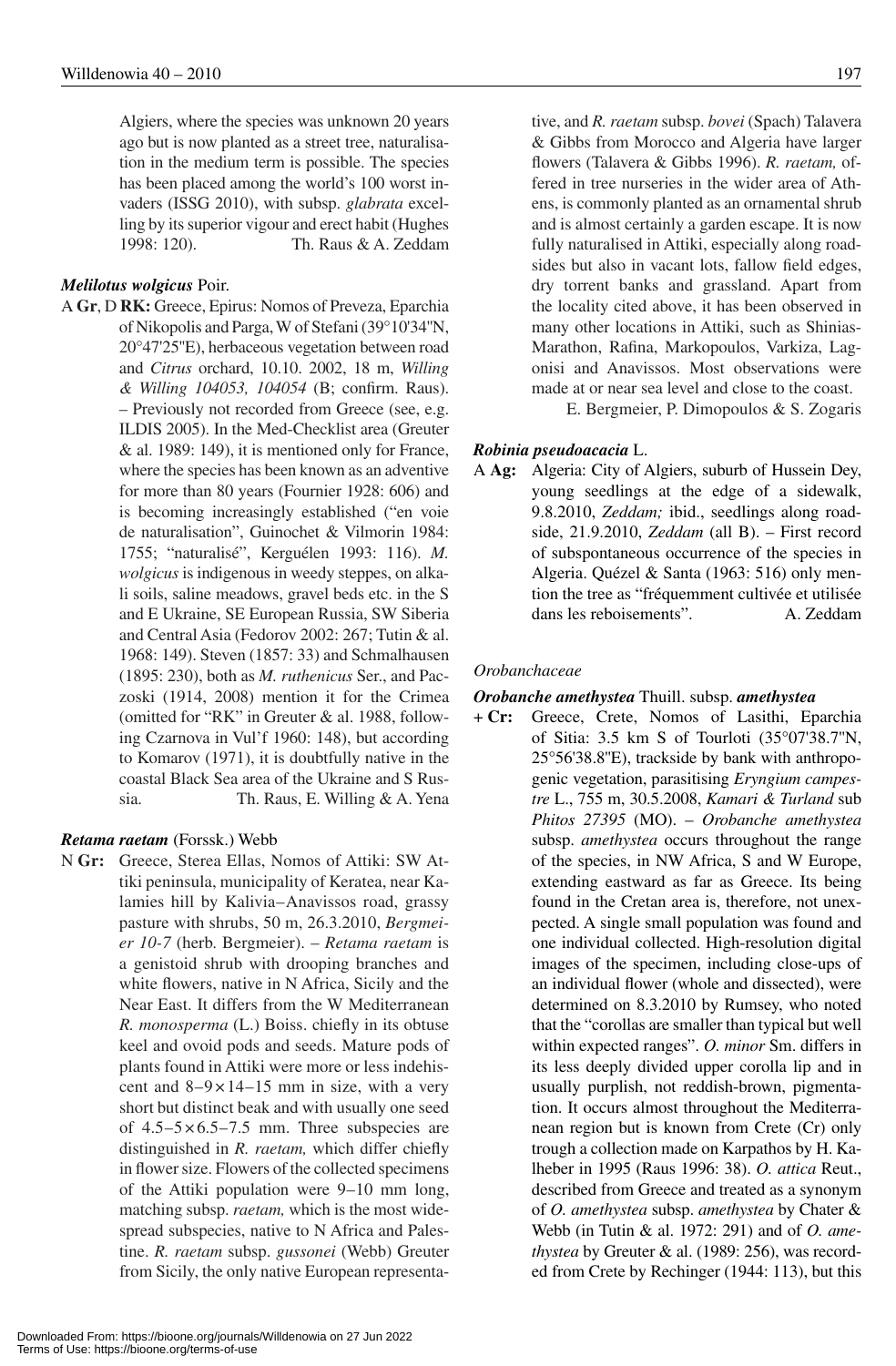record was refuted by Greuter (1974: 159). Rechinger cited two gatherings, noting that the host plant was *Ballota pseudodictamnus* (L.) Benth. Rumsey confirms that one gathering (*Rechinger 12426,* BM) is not *O. amethystea* subsp. *amethystea* but rather resembles *O. ballotae* A. Pujadas (Pujadas Salvà 1997), described from S Spain as a parasite of *B. hirsuta* Benth. and found since on Formentera in the Balearic islands (Foley in Castroviejo 2001: 59–60). To ascertain the identity of Rechinger's plant, freshly collected material is needed. F. Rumsey, N. Turland & G. Kamari

# *Ranunculaceae*

# *Adonis aestivalis* L. subsp. *aestivalis*

+ Gr: Greece, E Makedonia: Nomos of Serres, Eparchia of Fillis, W Mirrini (40°57'03''N, 23°53'00''E), edge of field and roadside, 65 m, 10.4.2009, *Willing & Willing 183725;* ibid., Dimitra (40°58'39''N, 23°52'33''E), edge of field, 75 m, 10.4.2009, *Willing & Willing 183742;* ibid., NW Pethelinos (40°58'24''N, 23°41'53''E), in herbaceous vegetation on a slope bordering cultivated fields, 28 m, 14.4.2009, *Willing & Willing 185248;* id., Nomos & Eparchia of Drama, SW Fotolides (41°04'48''N, 24°02'19''E), edge of field and roadside, 70 m, 22.4.2009, *Willing & Willing 187966* (all B, det. Meyer). – The type subspecies was mentioned for "Gr" by Greuter & al. (1989: 391), based on Riedl (1963), but omitted without explanation in Strid & Tan (2002: 36). The above collections from E Makedonia corroborate its presence in Greece.

S. Meyer & E. Willing

#### *Nigella orientalis* L.

+ **Gr:** Greece, Sterea Ellas, Nomos of Attika, Eparchia of Megaris: W Erithres (38°13'10''N, 23°17'26''E), two plants with yellow flowers and immature fruits in a field, 350 m, 25.5.2010, *Willing & Willing 194422* (B). – Definite proof of the presence in Greece of this chiefly SW Asian species, hitherto known to occur as far west as Turkey-in-Europe and SE Bulgaria (Jalas & Suominen 1989: 37). Strid (in Strid & Tan 2002: 13) queries a record from the E Aegean Island of Lesvos (Candargy, cited by Rechinger 1943: 179 and Davis 1965: 99). Th. Raus & E. Willing

#### *Ranunculus fontanus* C. Presl

+ **Cr:** Greece, Crete, Nomos of Iraklio, Eparchia of Viannos: W end of the Omalos plain, E of the Agio Pnevma church (35°04'22.3''N, 25°26'58''E), wet spring-fed marsh with water to 2 cm deep, with *Alopecurus creticus* Trin. and *Ranunculus velutinus* Ten., 1335 m, 2.6.2008, *Turland 1492*

(MO, UPA). – The plants were numerous, but only in the specified habitat. The same locality was visited by E. Bergmeier in June 2010 (Bergmeier, pers. comm.) but the area was drier, grazed, and there was no sign of *R. fontanus*. The Cretan plants superficially resemble small individuals of *R. ophioglossifolius* Vill., which is readily distinguished by having hyaline tubercles on the surface of the achenes. In *R. fontanus,* the achene surface is smooth or, as in the Cretan plants, minutely pitted (pits 30 – 35 μm in diam.). The small size of stems (to 11 cm) and flowers (honey leaves  $2.5-3$  mm) of the Cretan plants also agrees with *R. fontanus*. The species is found in the C Mediterranean region, the Balkan peninsula and possibly in NW Africa, the nearest known occurrences being in N Greece, close to the frontier (Strid & Tan 2002:  $63-64$ , map 830). It is known from three other Mediterranean islands: Corsica, Malta and Sicily (Greuter & al. 1989: 432). *Alopecurus creticus*  (*Turland 1496*, MO, UPA), a companion of *R. fontanus* at its Cretan locality, had not been collected from Cr since 1846, by Heldreich, perhaps in this very spot (see Rechinger 1943: 798). N. Turland

### *Rosaceae*

#### *Rosa stylosa* Desv.

**+ Gr:** Greece, Epirus, Nomos of Ioannina, Eparchia of Dodoni: Municipality of Katsanochoria, Oropedio (plateau) of Kalentzi, hedgerow with *Cornus sanguinea* L., *Euonymus europaeus* L., *Fraxinus angustifolia* Vahl, *Ligustrum vulgare* L., *Prunus divaricata* Ledeb., *Rosa canina* L. and *Ulmus minor* aggr. between semi-wet meadows and fallow fields, 585 m, 29.6.2006, *Bergmeier 06-132* (herb. Bergmeier). – *R. stylosa* is a rare species of Atlantic-Submediterranean distribution, which has not been included in Zieliński's (1990) account. It is a member of *R.* sect. *Synstylae* DC., as its styles are fused into a column. The section is represented in western mainland Greece by two other species, *R. sempervirens* L. and *R. arvensis* Huds. With its high climbing stems *R. stylosa* resembles *R. sempervirens,* which differs in its evergreen, coriaceous leaves. The deciduous *R. arvensis* is a low shrub with weak stems and slender rather than stout prickles.

E. Bergmeier & P. Dimopoulos

# *Tamaricaceae*

#### *Tamarix hampeana* Boiss. & Heldr.

**+ Cr:** Greece, Crete, Nomos of Chania, Eparchia of Apokoronos: Georgioupoli beach, by river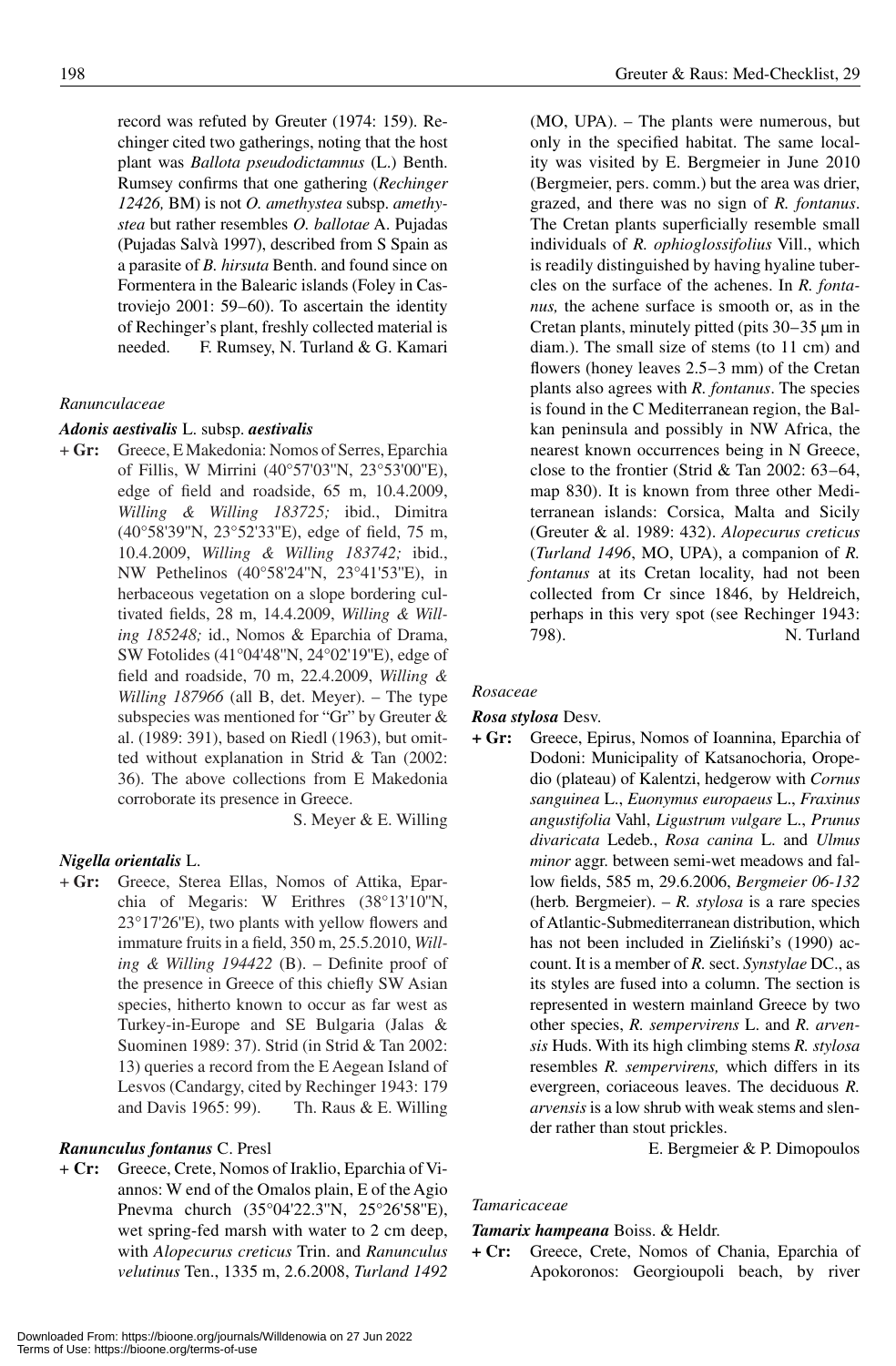mouth at E edge of village, (35°21'34.3''N, 24°15'59.6''E), sandy river bank on beach with springs emerging beneath the *Tamarix* trees, sea-level, 28.3.2009, *Bareka & Turland 1778* (MO, UPA). – We observed a small group of low shrubby trees in full flower, markedly different from the spring-flowering *T. parviflora* DC., widespread in Crete, on account of the relatively broad racemes and white, not pink, petals. The plants grow at the northeastern corner of a large area (c. 250 × 350 m) of wet, spring-fed *Tamarix* scrub. No other such white-flowered plants were noticed nearby, but we did not search the area thoroughly. *T. hampeana,* growing in a natural habitat, appeared to be native, unlike several obviously planted trees of, presumably, *T. smyrnensis* Bunge in the surrounding area. Apparently, *T. hampeana* was not so far recorded from Crete, planted or otherwise. Like *T. parviflora,* it is of shrubby growth, unlike *T. smyrnensis,* which is popular as a shade tree. Baum (DAO), on 23.9. 2010, determined samples of inflorescences, commenting that the androecium (5 antesepalous stamens, with filaments inserted on the rounded disk lobes) is typical for *T. hampeana,* the petals (5, white, oblong-oblanceolate, c. 3 mm long, not or barely unguiculate) correspond and the racemes, lateral on the previous year's branchlets, are somewhat narrow  $(6-7.5 \text{ mm wide})$  but fall within the variation of the species. *T. hampeana* grows on the Ionian Islands, in mainland Greece, the Aegean region and westernmost Turkey, with an outlying population in Israel (Baum 1966: 105 – 107, 164; in Tutin & al. 1968: 293; 1978: 119–121), so that its occurrence in Crete is not unexpected. I thank Bernard R. Baum for determining the material and providing relevant information. N. Turland

# *Tropaeolaceae*

#### *Tropaeolum majus* L.

P **Ag:** Algeria: City of Algiers, suburb of Hussein Dey, a weed forming dense mats in abandoned former garden land, 1.5.2010, *Zeddam;* id., Douaouda, W of Algiers, on roadside in an agricultural area, c. 100 m from the seashore, 8.5.2010, *Zeddam*  (all B, det. Raus); id., Algiers, suburb of Cheraga, semi-ruderal slope of a ravine, 28.5.2010, *Zeddam* (photo). – First record for Algeria. Not mentioned by Quézel & Santa (1963). A xenophyte of South American origin, planted for ornament in European and Mediterranean gardens, recorded as naturalised or casual in France, Spain and Italy (Tutin & al. 1968: 204; Conti & al. 2005: 179). No reliable data on the degree of naturalisation in Algeria are available yet. None of the cited occurrences were intentionally planted; they possibly originated from seeds in garden drop-off. A. Zeddam & Th. Raus

#### *Vitaceae*

#### *Parthenocissus quinquefolia* (L.) Planch.

N **Ag:** Algeria: City of Algiers, suburb of Hussein Dey, outside an abandoned garden, 10.2009, *Zeddam;* ibid., young plant germinated in a crack of a sidewalk, 9.8.2010, *Zeddam;* ibid., densely covering an abandoned demolition site, 8.2010 (all B, confirm. Raus). – A xenophyte originating from E North America, easily recognised by its somewhat discoloured leaves with a dull, light green underside, in contrast to the widely cultivated Virginia creeper, *Parthenocissus vitacea* (Knerr) Hitchc. (*P. inserta* auct.), with leaves shiny green on both sides (Fischer & al. 2008: 407; Stace 2010: 144). In Algiers, *P. quinquefolia* is frequently planted in suburban and rural gardens for its beautiful red autumn foliage. It often escapes, invading abandoned areas and neglected road pavements, and may be considered as naturalised.

A. Zeddam & Th. Raus

#### *Gramineae*

#### *Bromus danthoniae* subsp. *pseudodanthoniae* (Drobov) H. Scholz

**+ An:** Turkey C9: Şırnak, Beytüssebap town, District of Mesra (37°40'28''N, 43°11'17''E), south of Kerkol hill (around Tahtı, Abdo rocky area), stony steppe, c. 2000 m, 20.6.2009, *Rüstemo-8lu 833* (B, VANF). – A Near and Middle East taxon (Scholz 1998), not previously recorded from Turkey.

L. Behçet, M. Rüstemoğlu & H. Scholz

#### *Bromus parvispiculatus* H. Scholz

+ **Bu**: Bulgaria: 5 km SW Kavarna, near Balcik, place called Balciska Tuzla, 60 m, 3.6.1999, *Raus & Pina Gata*, OPTIMA Iter Medit. IX, *36-1- 20* (B); id., northern coastal area of Black Sea, 10 km S Mangalia, 4 km NE Durankulak lake (43°43'14''N, 28°36'33''E), edge of agricultural areas and coastal sand dunes, 4.6.1999, *Raus & Pina Gata*, OPTIMA Iter Medit. IX, *39-1-11* (B). – See Scholz (2008) for a discussion of this species. H. Scholz

*Bromus squarrosus* subsp. *consimilis* H. Scholz, **subsp. nov.** – Holotypus: Greece, insula Samothraki, S Kamariotissa, Acker- und Feldränder, 30 m, 15.5.2010, *Biel SI10569* p.p. (B, culm with hairy spikelets). – A *Bromo squarroso* subsp. *squarroso* spiculis et lemma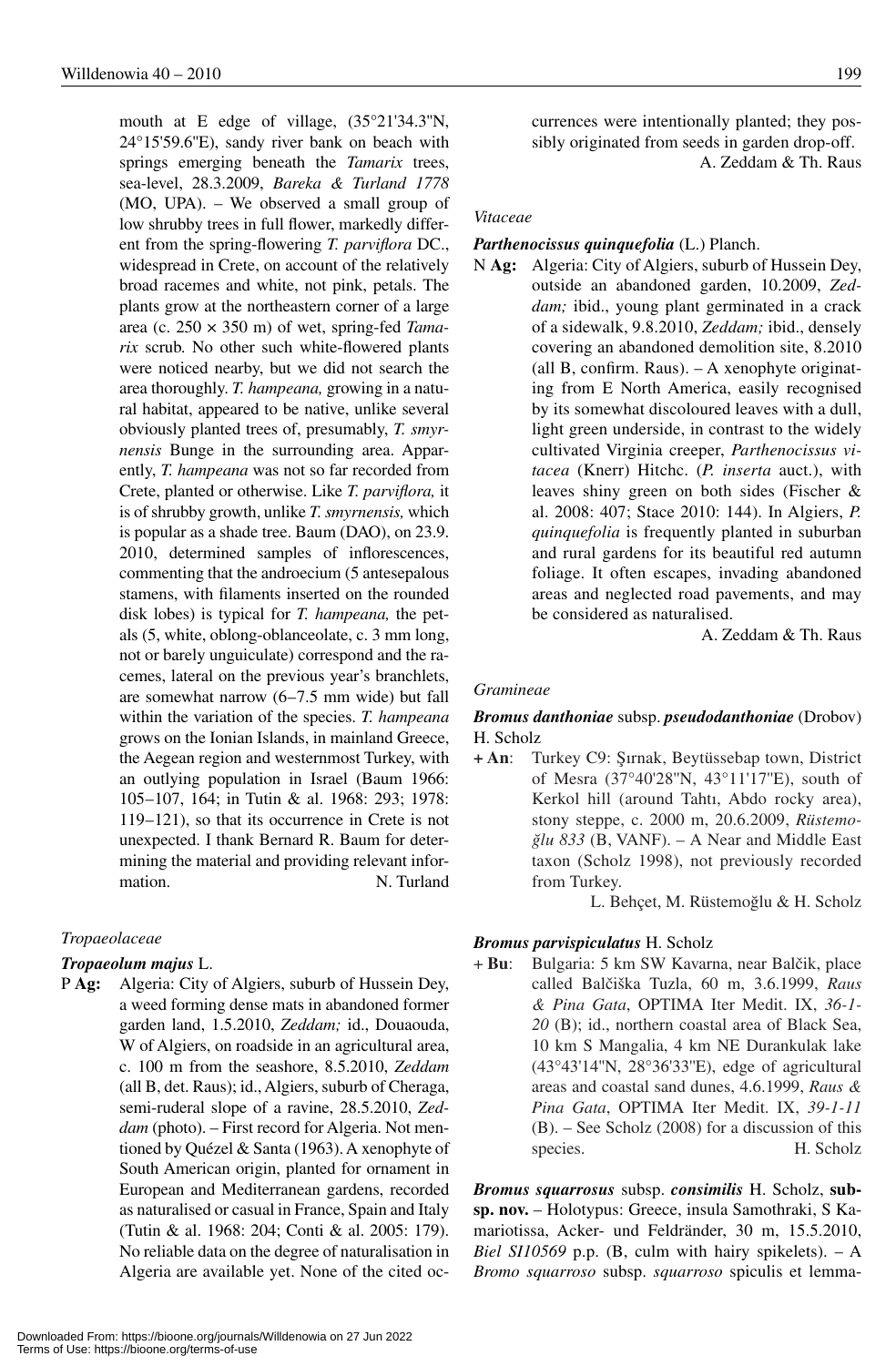tibus angustioribus 4–5 et 3–4 mm latis differt (vs.  $> 7$ et  $6 - 8$  mm).

*+***Gr:** *Bromus squarrosus* subsp. *consimilis,* with its narrow spikelets and lemmas, resembles *B. japonicus* Thunb. with a somewhat congested panicle. However, the sharply angled lemma margins, the acute apical teeth of the lemma and, most importantly, the low number and spaced occurrence of hard cilia on the palea keels (less than 15 per keel, but more than 15 in *B. japonicus:* see Tzvelev 1983, Tzvelev in Fedorov 1999) support its affiliation with *B. squarrosus*. The new subspecies is hardly a local endemic, but was elsewhere overlooked or misinterpreted. The type collection consists of three flowering culms mounted on one sheet; the culm with hairy spikelets is designated as the holotype. H. Scholz

*Crypsis vaginiflora* (Forssk.) Opiz [= *C. niliaca* Fig. & De Not.].

D **IJ**: Israel: Sharon Plain, near the town of Hadera in a small groove, 30.8.2010, *Vered* (B, HJU). – Described from Egypt, possibly an alien in Israel. For a long period, this species was not accepted. Lorch (1962) cites *Crypsis vaginiflora* and *C. nili aca* in the synonymy of *C. alopecuroides* (Pill. & Mitterp.) Schrad. and *C. schoenoides* (L.) Lam., respectively. Later, Hammel & Reeder (1979) examined original material of *Phalaris vaginiflora* Forssk. (Egypt, Alexandria along the Nile), the basionym of *C. vaginiflora,* and redeemed the name. S. Vered & H. Scholz

#### *Deschampsia media* (Gouan) Roem. & Schult.

+ **Gr**: Greece, Nomos of Ioannina, Eparchia of Konitsa: Mt Gramos, NE of Plikati, just W of the river, patch of meadow in opening of deciduous oak forest, 1020 m, 11.7.1988, *Strid & al. 27664* (ATH, G, LD, herb. Tan, herb. Strid). – This species was recorded with doubt for Gr in Tutin & al. (1980: 226), probably based on the indication of "Jon?" in Hayek (1932–33: 324).

E. Ljungstrand & A. Strid

*Elytrigia hoffmannii* (K. B. Jensen & Asay) H. Scholz, **comb. nov.** { *Elymus hoffmannii* K. B. Jensen & Asay in Int. J. Pl. Sci. 157: 758. 1996.

#### *Paspalum dilatatum* Poir.

P Ag: Algeria: Algiers, Hussein Dey, abandoned garden, 22.7.and 9.8.2010, *Zeddam* (B). – A tufted perennial of South American origin, with short rhizomes. Introduced and naturalised in many Mediterranean countries (Clayton in Tutin & al. 1980: 263). In N Africa, hitherto only known from Egypt (Täckholm 1974).

A. Zeddam & H. Scholz

*Patzkea* G. H. Loos (type: *Patzkea paniculata* (L.) G. H. Loos  $\equiv$  *Festuca paniculata* L.) was published by Loos (2010), with new combinations for three included species. The following additional combinations are required:

*Patzkea coerulescens* (Desf.) H. Scholz, **comb.** nov.  $\equiv$ *Festuca coerulescens* Desf., Fl. Atlant. 1: 87. 1798.

*Patzkea durandoi* subsp. *capillifolia* (Willk.) H. Scholz, **comb. nov.**  $\equiv$  *Festuca spadicea* var. *capillifolia* Willk., Suppl. Prodr. Fl. Hispan.: 26. 1893 { *Festuca durandoi*  subsp. *capillifolia* (Willk.) Rivas Ponce & al. in Fontqueria 31: 238. 1991.

*Patzkea durandoi* subsp. *fontqueri* (Rivas Ponce & Cebolla) H. Scholz, **comb. nov.** { *Festuca paniculata* subsp. *fontqueri* Rivas Ponce & Cebolla in Fontqueria 21: 21. 1988  $\equiv$  *Festuca durandoi* subsp. *fontquerii* (Rivas Ponce & Cebolla) Llamas & al. in Lagascalia 22: 125. 2002.

*Patzkea durandoi* subsp. *livida* (Hack.) H. Scholz, **comb. nov.** { *Festuca spadicea* var. *livida* Hack., Cat. Rais. Gramin. Portugal:  $27.1880 \equiv \text{Festuca}$  durandoi subsp. *livida* (Hack.) Rivas Ponce & al. in Fontqueria 28: 19. 1990.

*Patzkea paniculata* subsp. *baetica* (Hack.) H. Scholz, **comb.** nov.  $\equiv$  *Festuca spadicea* var. *baetica* Hack., Monogr. Festuc. Eur.: 167. 1882  $\equiv$  *Festuca paniculata* subsp. *baetica* (Hack.) Markgr.-Dann. in Bot. J. Linn. Soc. 76: 326. 1978.

*Patzkea paniculata* subsp. *longiglumis* (Litard.) H. Scholz, **comb. nov.** = *Festuca paniculata* subvar. *longiglumis* Litard. in Candollea 10: 144. 1946  $\equiv$  *Festuca pani culata* subsp. *longiglumis* (Litard.) Kerguélen in Lejeunia, ser. 2, 110: 61. 1983.

*Patzkea paniculata* subsp. *macrostachys* (Llamas & & al.) H. Scholz, **comb. nov.** { *Festuca paniculata* subsp. *macrostachys* Llamas & al. in Lagascalia 22: 121. 2002.

*Patzkea paniculata* subsp. *multispiculata* (Rivas Ponce & Cebolla) H. Scholz, **comb. nov.** { *Festuca paniculata* subsp. *multispiculata* Rivas Ponce & Cebolla in Lagascalia 15: 408. 1988.

*Patzkea patula* (Desf.) H. Scholz, **comb. nov.** { *Festuca patula* Desf., Fl. Atlant. 1: 86. 1798 [= *Festuca triflora* Desf., Fl. Atlant. 1: 87, t. 20. 1798 (non J. F. Gmel. 1791)].

*Poa bussmannii* H. Scholz, **sp. nov.** – Holotypus: Turkey (C Anatolia): Vilayet Kayseri, Kugelbuschsteppe auf stark verwittertem Basaltschutt an der Nordostseite des Ercyas-Da8i, 2120 – 2700 m, 21.7.1990, *Bussmann* (STU).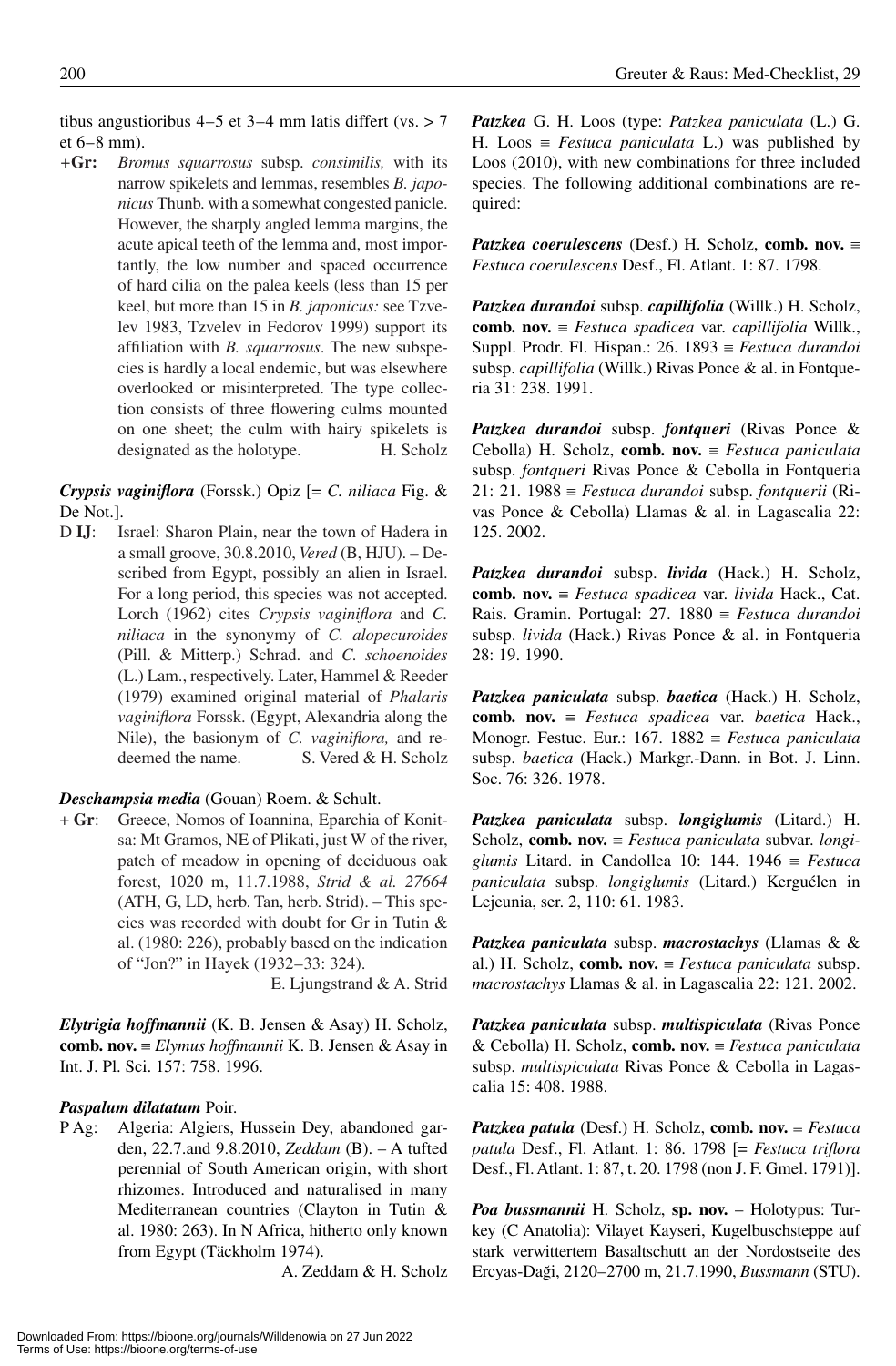

Fig. 3. Habitat of *Puccinellia bilykiana* in Greece. – Photograph by G. Brofas, 17.5.2010.

– Gramen perenne dense caespitosum compactum. Culmi tenues geniculato-ascendentes 5–10 cm alti. Paniculae valde contractae,  $8-12\times3-5$  mm metientes. Spiculae 3 – 3.5 mm longae, 3 – 4-florae; rhachilla scaberula; glumae late ovatae, c. 2 mm longae, subaequales; lemmata 2.5 mm longa, inferne appresse pilosa. Antherae c. 1 mm longae.

*+***An:** *Poa bussmannii* and *P. thessala* Boiss. & Orph. [= *P. alpina* L. subsp. *fallax* F. Herm.] (see Edmondson in Davis 1985: 483, Scholz in Strid & Tan 1991: 772) are members of *P.* sect. *Alpinae* (Hegetschw. ex Nyman) Soreng (1998). *P. bussmannii* differs markedly from *P. thessala* in the smaller size of its culms, the appearance of its panicles, and the dimensions of spikelets, glumes, lemmas and anthers. Other taxa of *P.*  sect. *Alpinae* (c. 6 species) are more distantly related. H. Scholz

#### *Puccinellia bilykiana* Klok.

P **Gr**: Greece, Makedonia, Nomos & Eparchia of Kozani: close to the village of Neraida (40°14'29''N, 21°57'42''E), huntite mining spoils, c. 200 m, 17.5.2010, *Brofas* (B). – The species grows over an area of c. 0.5 ha, covering 20 % of it, at the bottom of a mining excavation, on white deposits of

sedimentary origin with a high content of huntite and hydromagnesite. It was possibly introduced by birds, as 3–4 species of migratory birds nest in the cliffs above the plant's habitat (Fig. 3). *Puccinellia bilykiana,* a halophyte of saline marshes and meadows in the region between Moldova and Ciscaucasia (Tzvelev 1983; Tzvelev in Takhtajan 2006), was relegated by Hughes & Halliday (in Tutin & al. 1980: 169, 433) and Davis & Soreng (in Soreng 2003) to the synonymy of *P. festuciformis* subsp. *convoluta* (Hornem.) W. E. Hughes and *P. distans* (Jacq.) Parl., respectively. According to Tzvelev (1983), *P. bilykiana* "probably originated from Pleistocenic hybridisation of *P. tenuissima* with *P. dolicholepis* subsp. *fominii* and in part also with *P. limosa*. It is linked with all these species through intermediate forms and is not easily distinguishable from them". A characteristic feature of *P. bilykiana* are the basally somewhat thickened sheaths of the lower leaves. G. Brofas, P. Trigas & H. Scholz

#### *Setaria parviflora* (Poir.) Kerguélen

P **IJ**: Israel: Chuda Valley, East Jordan Canal, 24.8.2010, *Vered* (B, HUJ). – A native of North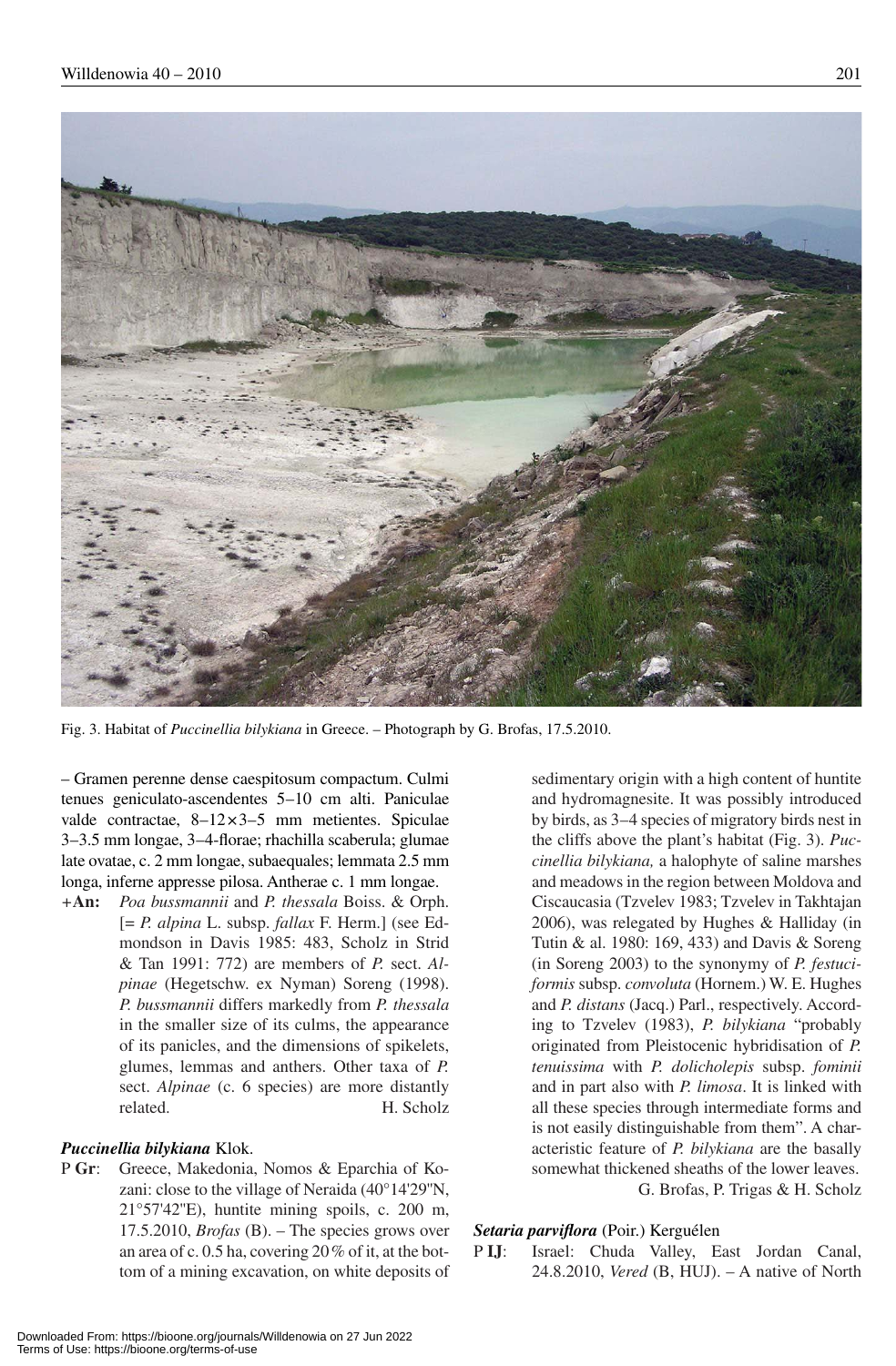America, more or less naturalised in SW Europe (Clayton in Tutin & al. 1980: 263, as *Setaria geniculata* (Lam). P. Beauv.). Very similar to *S. pumila* (Poir.) Roem. & Schult. but perennial and with short rhizomes (Cope & Gray 2009). S. Vered & H. Scholz

*Triticum turgidum* subsp. *asiaticum* (Vavilov) H. Scholz, **comb. nov.** = *Triticum dicoccon* subsp. *asiaticum* Vavilov in Trudy Prikl. Bot. 51: 224. 1931.

*Triticum turgidum* subsp. *maroccanum* (Flaksb.) H. Scholz, **comb. nov.** = *Triticum dicoccon* subsp. *maroccanum* Flaksb., Kult. Fl. SSSR 1: 302. 1935.

# *Juncaceae*

*Juncus hybridus* Brot.

+ Bu: Bulgaria: Province of Haskovo, Tundža Hills region, some 500 m from the outskirts of the town of Elhovo, in moderately wet, partially dry places, by a small dried-up swamp, 26.6.1974, *Panov* (SOM 147557, det. Panov). – No previous records of this chiefly Mediterranean taxon, widespread in adjacent Greece, were published for Bulgaria (see, e.g. Andreev & al. 1992: 466).

D. Dimitrov

# **References**

- Andreev N., Ančev M., Kožuharov S., Markova M., Peev D. & Petrova A. 1992: Opredelitel' na vissite rastenija v Bălgarija. – Sofija: Nauka i Izkustvo.
- Appel O. & Al-Shehbaz I. A. 1997: Generic limits and taxonomy of *Hornungia, Pritzelago,* and *Hymenolobus (Brassicaceae)*. – Novon **7:** 338 – 340. [CrossRef]
- Arvet-Touvet C. 1872: Essai sur les plantes du Dauphiné. – Grenoble: Prudhomme.
- Arvet-Touvet C. 1879: Additions à la monographie des *Pilosella* et des *Hieracium* du Dauphiné suivie de l'analyse de quelques autres plantes. – Grenoble: Prudhomme.
- Arvet-Touvet C. 1888: Les *Hieracium* des Alpes françaises ou occidentales de l'Europe. – Ann. Soc. Linn. Lyon, ser. 2, 34: 1-131.
- Baum B. 1966: Monographic revision of the genus *Tamarix*. – Jerusalem: Dep. of Botany, Hebrew University.
- Baum B. 1978: The genus *Tamarix*. Jerusalem: Israel Academy of Sciences and Humanities.
- Brewbaker J. L. 1987: Guide to the systematics of the genus *Leucaena (Mimosoideae)*. – Leucaena Res. Rep.  $7(2): 6 - 20.$
- Castroviejo S. (ed.) 1993, 2001: Flora iberica. Plantas vasculares de la Península Ibérica e Islas Baleares **4, 14.** – Madrid: Real Jardín Botánico.
- Chilton L. & Turland N. J. 1997: Flora of Crete: a supplement. – Retford: Marengo.
- Conti F., Abbate G., Alessandrini A. & Blasi C. (ed.) 2005: An annotated checklist of the Italian vascular flora. – Roma: Palombi.
- Cope T. & Gray A. 2009: Grasses of the British Isles. – B.S.B.I. Handbook **13.** – Kew: Royal Botanic Gardens.
- Crouzet N. & Lansdown R. V. 2008: Un *Callitriche* negligé, *Callitriche lenisulca* Clavaud. – Monde Pl. **497:**   $29 - 31$ .
- Danin A. 1987: Contributions to the flora of Israel and Sinai I. Studies in the apetalous genera *Minuartia, Silene, Polygala* and *Sedum*. – Israel J. Bot. **36:**  $63 - 71.$
- Davis P. H. (ed.) 1965, 1985: Flora of Turkey and the East Aegean Islands **1, 9.** – Edinburgh: Edinburgh University.
- Doll R. 1973: Revision der sect. *Erythrosperma* Dahlst. emend. Lindb. f. der Gattung *Taraxacum* Zinn. 2. Teil. – Feddes Repert. **84:** 1 – 180. [CrossRef]
- Fedorov A. A. (ed.) 1999, 2002: Flora of Russia. The European part and bordering regions **1, 6.** – Rotterdam: Balkema.
- Fischer M. A., Oswald K. & Adler W. 2008: Exkursionsflora für Österreich, Liechtenstein und Südtirol, ed. 3. – Linz: Oberösterreichisches Landesmuseum.
- Foley M. J. Y. 2001: Two new species of *Erigeron uniflorus* L. *(Asteraceae)* from northern Spain. – Anales Jard. Bot. Madrid **58:** 235 – 238.
- Fournier P. 1928: Flore complétive de la plaine française. – Paris: Lechevalier.
- Google Earth 2010: Google Earth version 5.1.3535.3218. – Published at http://earth.google.com/ [accessed 25.8.2010].
- Gottschlich G. 2007: *Hieracium neoplatyphyllum* eine notwendige Neubenennung. – Ber. Bayer. Bot. Ges. 77: 135-140.
- Greuter W. 1973: Additions to the flora of Crete, 1938 1972. – Ann. Mus. Goulandris **1:** 15 – 83.
- Greuter W. 1974: Floristic report on the Cretan area. Mem. Soc. Brot. **24:** 131 – 171.
- Greuter W. 2008: Med-Checklist **2.** Palermo: OPTIMA Secretariat.
- Greuter W., Burdet H. M. & Long G. 1984, 1986, 1989: Med-Checklist **1, 3, 4.** – Genève: Conservatoire et Jardin botanique.
- Greuter W. & Raus Th. (ed.) 2001, 2002, 2009: Med-Checklist Notulae 20, 21, 28. – Willdenowia **31:**  319 – 328; **32:** 195 – 208; **39:** 335 – 345. [CrossRef]
- GRIN 2010: World economic plants: *Macfadyena unguis-cati*. – National Germplasm Resources Laboratory, Beltsville, Maryland; published at http://www. ars-grin.gov/cgi-bin/npgs/html/taxon.pl?105220
- Guinochet M. & Vilmorin R. 1984: Flore de France **5.** – Paris: Centre National de la Recherche Scientifique.
- Halliday G. 1976: *Erigeron.* Pp. 116–120 in: Tutin T. G., Heywood V. H., Burges N. A., Moore D. M., Val-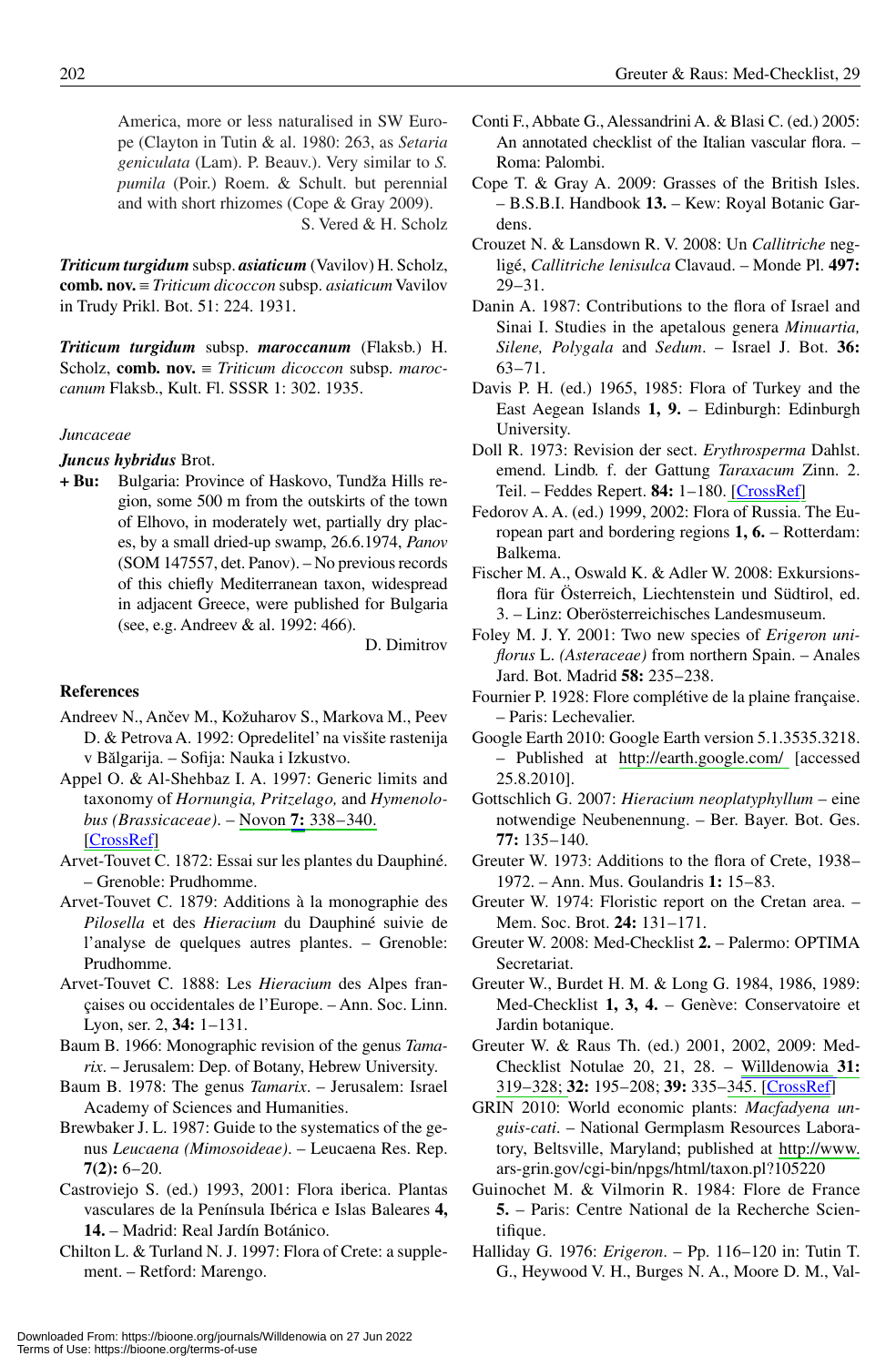entine D. H., Walters S. M. & Webb D. A. (ed.), Flora europaea **4.** – Cambridge: Cambridge University.

- Hammel B. E. & Reeder J. R. 1979: The genus *Crypsis (Gramineae)* in the United States. – Syst. Bot. **4:**  267–280. [CrossRef]
- Hanelt P. (ed.) 2001: Mansfeld's Encyclopedia of agricultural and horticultural crops **4.** – Berlin: Springer.
- Hayek A. von 1932–33: Prodromus florae peninsulae balcanicae 3. – Repert. Spec. Nov. Regni Veg. Beih. **30(3).**
- Hess H. E., Landolt E. & Hirzel R. 1977: Flora der Schweiz und angrenzender Gebiete, ed. 2, **2.** – Basel: Birkhäuser.
- Huber-Morath A. 1980: Ergänzungen zu P. H. Davis' "Flora of Turkey and the East Aegean Islands" 1-6 (1965 – 78). I. – Candollea **35:** 569 – 608.
- Hughes C. 1998: Monograph of *Leucaena (Leguminosae-Mimosoideae)*. – Syst. Bot. Monogr. **55:** 1 – 244. [CrossRef]
- ILDIS 2005: International Legume Database & Information Service. Legume Web. – Published at http:// www.ildis.org/LegumeWeb, last edited 15.11.2005.
- ISSG (Invasive Species Specialist Group) 2010: Global Invasive Species Database. – Published at http:// www.issg.org/database/species/ecology.asp?si=23&fr  $=1$ &sts [accessed 16 Oct 2010].
- Jalas J. & Suominen J. (ed.) 1980, 1989: Atlas florae europaeae **5, 8.** – Helsinki: Committee for the Mapping of the Flora of Europe & Societas Biologica Fennica Vanamo.
- Jalas J., Suominen J., Lampinen R. & Kurtto A. (ed.) 1999: Atlas florae europaeae **12.** – Helsinki: Committee for the Mapping of the Flora of Europe & Societas Biologica Fennica Vanamo.
- Kerguélen M. 1993: Index synonymique de la flore de France. – Paris: Muséum National d'Histoire Naturelle.
- Komarov V. L. 1971: Flora SSSR **11.** Moscow & Leningrad [English translation: Jerusalem: Israel Program for Scientific Translation].
- Lansdown R. V. 2008: Water-starworts *(Callitriche)* of Europe. – B.S.B.I. Handbook **11.**
- Leuenberger B. E. 1991: Interpretation and typification of *Cactus ficus-indica* L. and *Opuntia ficus-indica* (L.) Miller *(Cactaceae)*. – Taxon **40:** 621 – 627. [CrossRef]
- Loos G. H. 2010: Taxonomische Neukombinationen zur Flora Mittel- und Osteuropas, insbesondere Nordrhein-Westfalens. – Jahrb. Bochum. Bot. Vereins **1:**  114 – 133.
- Lorch J. 1962: A revision of *Crypsis* Ait. s.l. *(Gramineae).* – Bull. Res. Council Israel, Sect. D., Bot. **11:**   $91 - 116.$
- NSW Government 2010: Noxious weed declarations. Cat's claw creeper. – Department of Primary Industries, NSW Government; published at http://www. dpi.nsw.gov.au/agriculture/pests-weeds/weeds/noxweed [accessed 16 Oct 2010].
- Paczoski J. 1914: Khersonskaya flora **1.** Kherson: O. D. Khodushinoy.
- Paczoski J. 2008: Flora Chersonszczyny **2.** Rosliny dwuliscienne. - Poznań: Uniwersytet im. Adama Mickiewicza, Zahład Taksonomii Roślin.
- Pujadas Salvà A. J. 1997: *Orobanche ballotae* A. Pujadas *(Orobanchaceae)*, especie nueva. – Acta Bot. Malac. **22:** 29 – 34.
- Quézel P. & Santa S. 1963: Nouvelle flore de l'Algérie et des régions désertiques méridionales **1.** – Paris: Centre National de la Recherche Scientifique.
- Raus Th. 1996: Additions and amendments to the flora of the Karpathos island group (Dodekanesos, Greece). – Bot. Chron. **12:** 21-53.
- Rechinger K. H. 1943: Flora aegaea. Flora der Inseln und Halbinseln des Ägäischen Meeres. – Akad. Wiss. Wien, Math.-Naturwiss. Kl., Denkschr. **105(1).**
- Rechinger K. H. 1944: Neue Beiträge zur Flora von Kreta. – Denkschr. Akad. Wiss. Wien, Math.-Naturwiss. Kl. **105(2, 1).**
- Riedl H. 1963: Revision der einjährigen Arten von *Adonis* L. – Ann. Naturhist. Mus. Wien **66:** 51 – 90.
- Schmalhausen I. F. 1895, 1897: Flora srednej i juzhnoj Rossii, Kryma i severnago Kavkaza **1, 2.** – Kiew: N. J. Ogloblin.
- Scholz H. 1998: Notes on *Bromus danthoniae* and relatives *(Gramineae)*. – Willdenowia **28:** 143 – 150.
- Scholz H. 2008: Some comments on the genus *Bromus (Poaceae)* and three new species. – Willdenowia **38:**  411–422. [CrossRef]
- Shaw H. K. A. & Turrill W. B. 1926: Revision of Sibthorp's plants at Kew. – Bull. Misc. Inform. Kew **3:** 120–128.
- Soest J. L. van 1966: New *Taraxacum* species from Europe [I, II, III, IV]. – Proc. Kon. Ned. Akad. Wetensch., Ser. C, Biol. Med. Sci. **69:** 432 – 489.
- Soreng R. J. 1998: An infrageneric classification for *Poa* in North America, and other notes on sections, species, and subspecies of *Poa, Puccinellia,* and *Dissanthelium (Poaceae)*. – Novon **8:** 187 – 202. [CrossRef]
- Soreng R. J. (ed.) 2003: Catalogue of New World grasses *(Poaceae)*: IV. Subfamily *Pooideae*. – Contr. U.S. Natl. Herb. **48:** 1-730.
- Stace C. 2010: New flora of the British Isles, ed. 3. Cambridge: Cambridge University.
- Steven C. von 1857: Verzeichnis der auf der taurischen Halbinsel wildwachsenden Pflanzen. – Moskau: Kaiserliche Universität.
- Strid A. & Tan K. (ed.) 1991: Mountain flora of Greece **2.** – Edinburgh: Edinburgh University.
- Strid A. & Tan K. (ed.) 1997: Flora hellenica **1.** Königstein: Koeltz.
- Strid A. & Tan K. (ed.) 2002: Flora hellenica **2.** Ruggell: Ganter.
- Sukhorukov A. P. 2007: Fruit anatomy and its significance in the genus *Corispermum (Chenopodiaceae)*. – Willdenowia **37:** 63 – 87. [CrossRef]